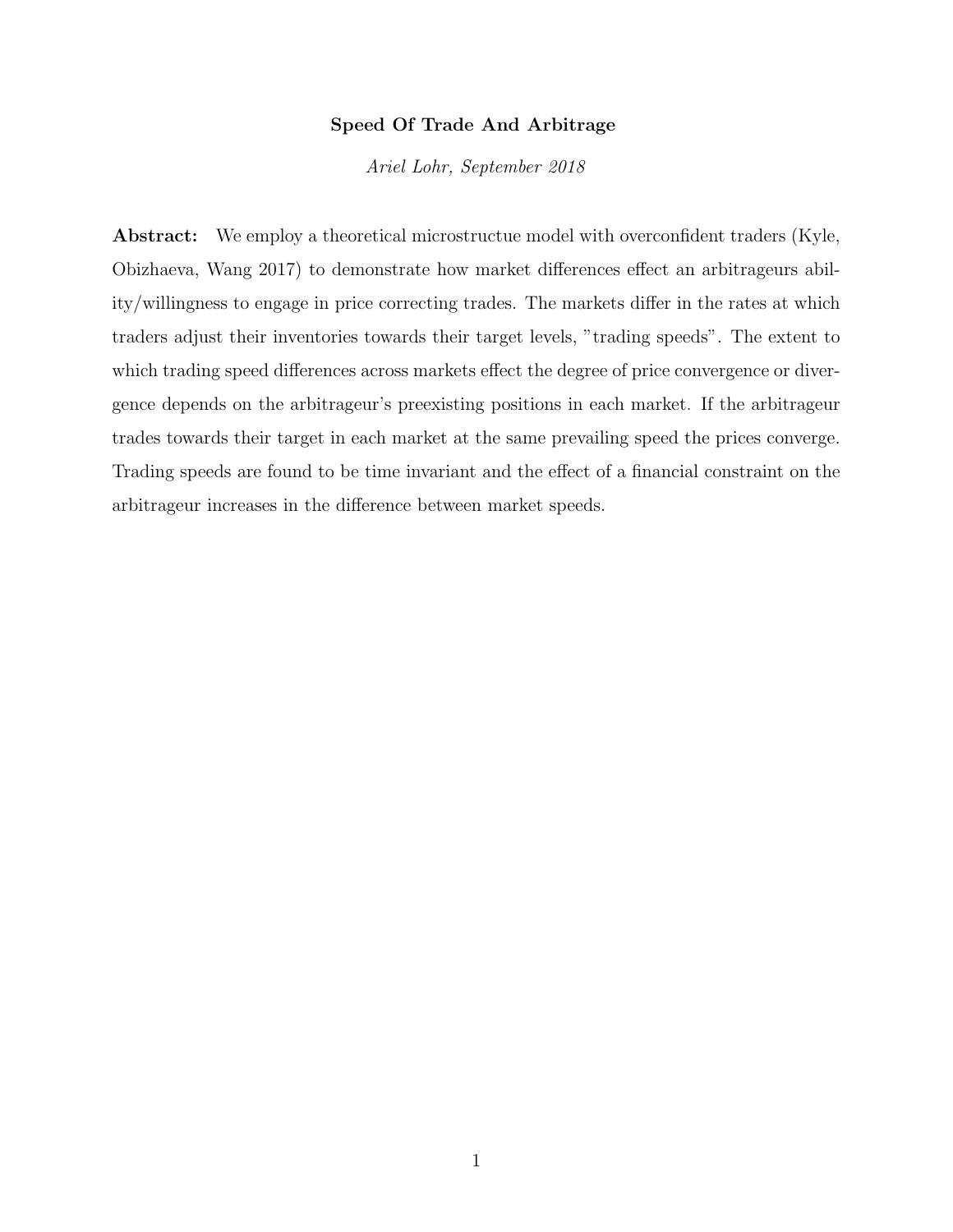# 1 Introduction

This paper contemplates how differences in markets effects an arbitrageurs ability or willingness to engage in price correcting trading, enforcing the law of one price.

Theoretically if we take some arbitrary return  $r$  multiply it by the stochastic discount factor m and take the expectation of the product we should recover the fundamental pricing equation  $1 = \langle mr \rangle$  (Cochrane 2009). Any asset pricing model, H : returns  $\rightarrow$  prices, amounts to an estimation of the homomorphism  $\langle m \cdot \rangle$  which maps elements of a return space to some price space with any  $r \notin ker(H)$  being seen as a mispricing in the eyes of the model. Since prices effect returns, asset pricing models amount to restrictions on the price generating process. In reality prices are the results of trading games (i.e. markets) which can be seen as a homomorphism  $G : information \rightarrow prices$  that maps information to the price space. The assumptions made by a pricing model must necessarily restrict or prescribe the behavior of the participants of these games  $(H$  restricts  $G$ ). One such assumption, which serves as a bedrock assumption underlying many asset pricing models, is the law of one price which is often justified through no-arbitrage arguments.

As financial economists studying prices we are often able to sidestep the dirty issue of individual preferences and whether or not they are rational by employing no-arbitrage arguments in order to evoke the law of one price. The general no-arbitrage argument is as follows: deviations from the law of one price are mispricings which present profit opportunities to arbitrageurs, taking advantage of these mispricings simultaneously serve to correct the mispricing, hence in equilibrium we can expect arbitrageurs to correct any mispricing. This argument allows us to remain agnostic concerning the origins of the mispricing and is a much less restrictive and presumptuous way of getting to the law of one price as opposed to getting it by making assumptions directly on the preferences of the underlying agents. The no-arbitrage argument does not hold perfectly in reality, a fact which has motivated the limits to arbitrage literature where apparent mispricings are explained by constraints on the arbitraguer's actions.

Returning to the sentiment expressed in the opening paragraph, we can think of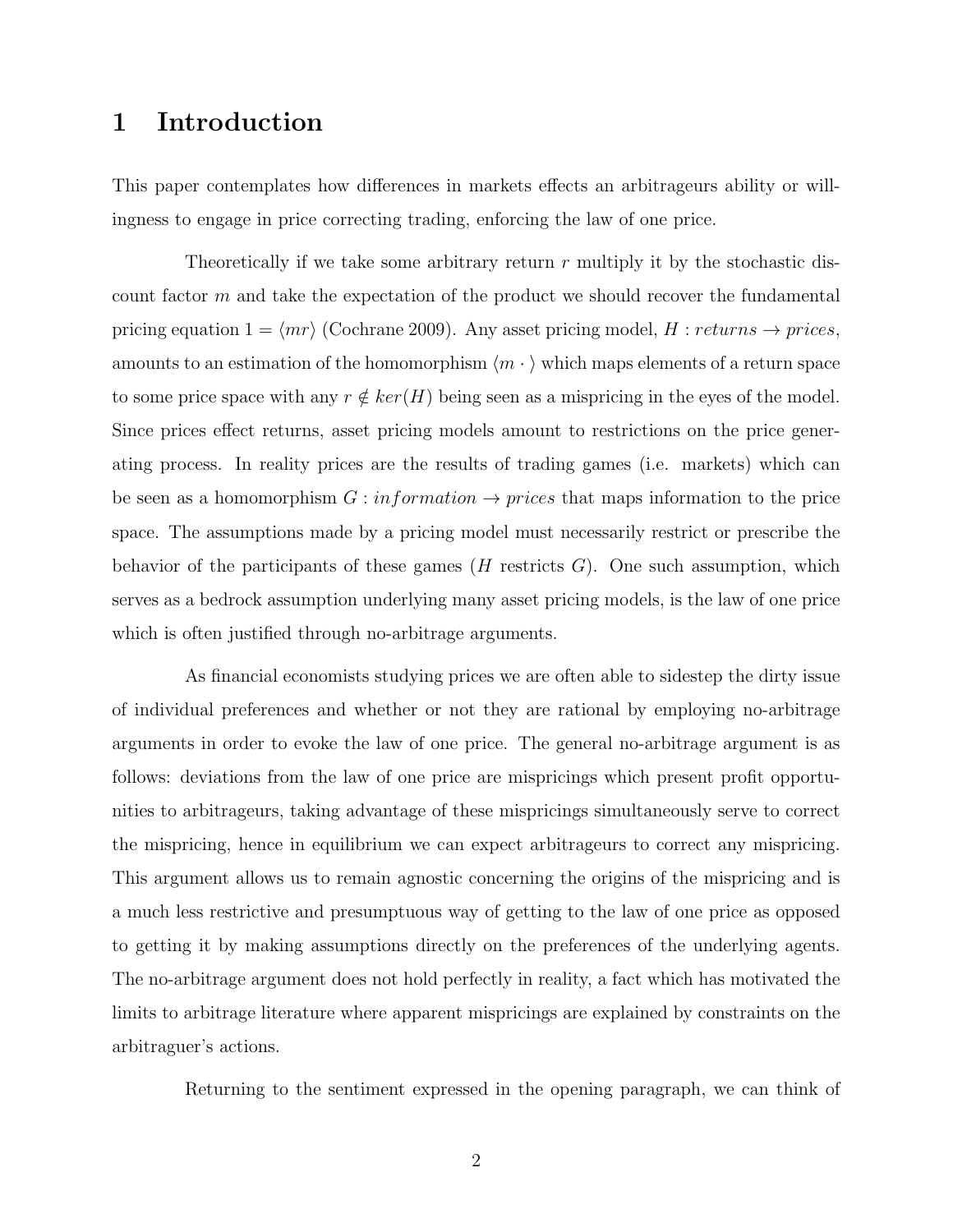the arbitrageurs engaging in the price correcting trade as the behavior prescribed by the law of one price assumption (i.e. the restriction on the price generating process). Since the arbitrageur often takes positions in different markets, the law of one price "connects" the various trading games through the arbitrageur in order to justify itself. Intuitively constraining the arbitrageurs would weaken the law of one price. Even if we presume that the varying trading games are structurally the same in the sense that the games are played by the same rules, they can still vary in some underlying parameters, such as the number of players, their wealth levels, the precision of their signals and so on. So a natural question would be how differences in these parameters across the games effect, if at they do at all, the degree to which the arbitrageur engage in price correcting behavior. In this paper we model these kinds of differences by varying the number of traders in the markets by applying the smooth trading with overconfidence model which we borrow from Kyle, Obizhaeva, Wang (2017). The difference in market populations result in differences in trading speeds, the rate at which traders adjust their current inventories towards their target levels, and examine how these different trading speeds effect the degree to which an arbitrageur trades to correct a mispricing.

### 1.1 Literature Review

The question of how mispricings can exists in a world with arbitrageurs is one which is largely tackled by the limits to arbitrage literature, in particular this paper looks to contribute to the strand of the literature stemming from Shleifer & Vishny (1997) who use agency costs to constrain arbitrageurs by having investors pull their funds in the arbitrageur if the arbitrageur has too many losses, even though the arbitrage strategy's expected return increases.

Besides Kyle, Obizhaeva, & Wang (2017) which I build the paper around we will largely rely on the work done by Gromb & Vayanos (2002) who explicitly model the arbitrage opportunity by allowing arbitrageurs exclusive access to otherwise segmented markets and constraining them through the use of margin, making their constraint a function of the arbitrageurs wealth. Brunnermeier & Pedersen (2008) link market liquidity to funding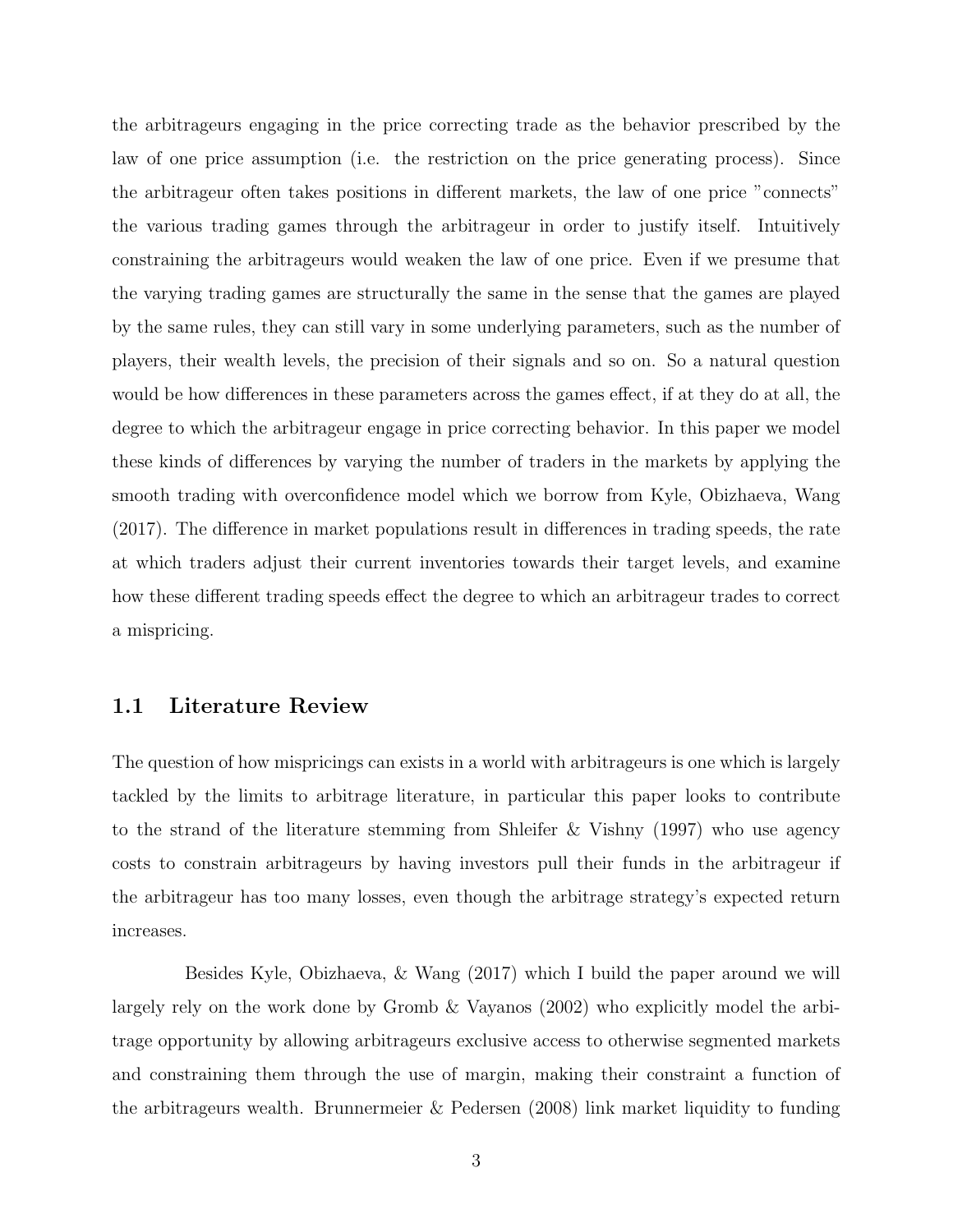liquidity, the topic of arbitrageur contagion as a wealth effect is covered by Kyle & Xiong (2001) where convergence traders can be forced to trade in direction of noise trade and Boyson, Stahel & Stulz (2010) who empirically find that the deterioration of hedge fund liquidity increases probability of contagion. As previously mentioned the use of the notion of "trading speed" relates directly to the work of Kyle & Obizhaeva (2016,2017) and their market microstructure invariance papers.

#### 1.2 Model Overview

We employ a segmented market setup that is similar in spirit to that of Gromb & Vayanos (2002) where a single arbitrageur has unique access to two markets that trade the same underlying and trades to take advantage of their unique position. We differ by explicitly modeling the microstructure in each market using the model with overconfident traders from Kyle, Obizhaeva, Wang (2017), though we drop the inclusion of a public signal for simplicity.

General Structure/Assumptions In the paper we explore three different specifications of our trading model, which can be roughly summarized by the following setup.

- There are two markets that are physically and informationally segmented but for a single arbitrageur .
- Each market  $J \in \{A, Z\}$  has  $N_J$  number of non-arbitrageur traders (j-traders) plus the arbitrageur.
- Each j-trader observes a private signal of assets value, the arbitrageur does not observe a private signal.
- The j-traders are overconfident in their signal precision, and they all agree to disagree on it.
- The j-traders treat the arbitrageur as just another overconfident trader.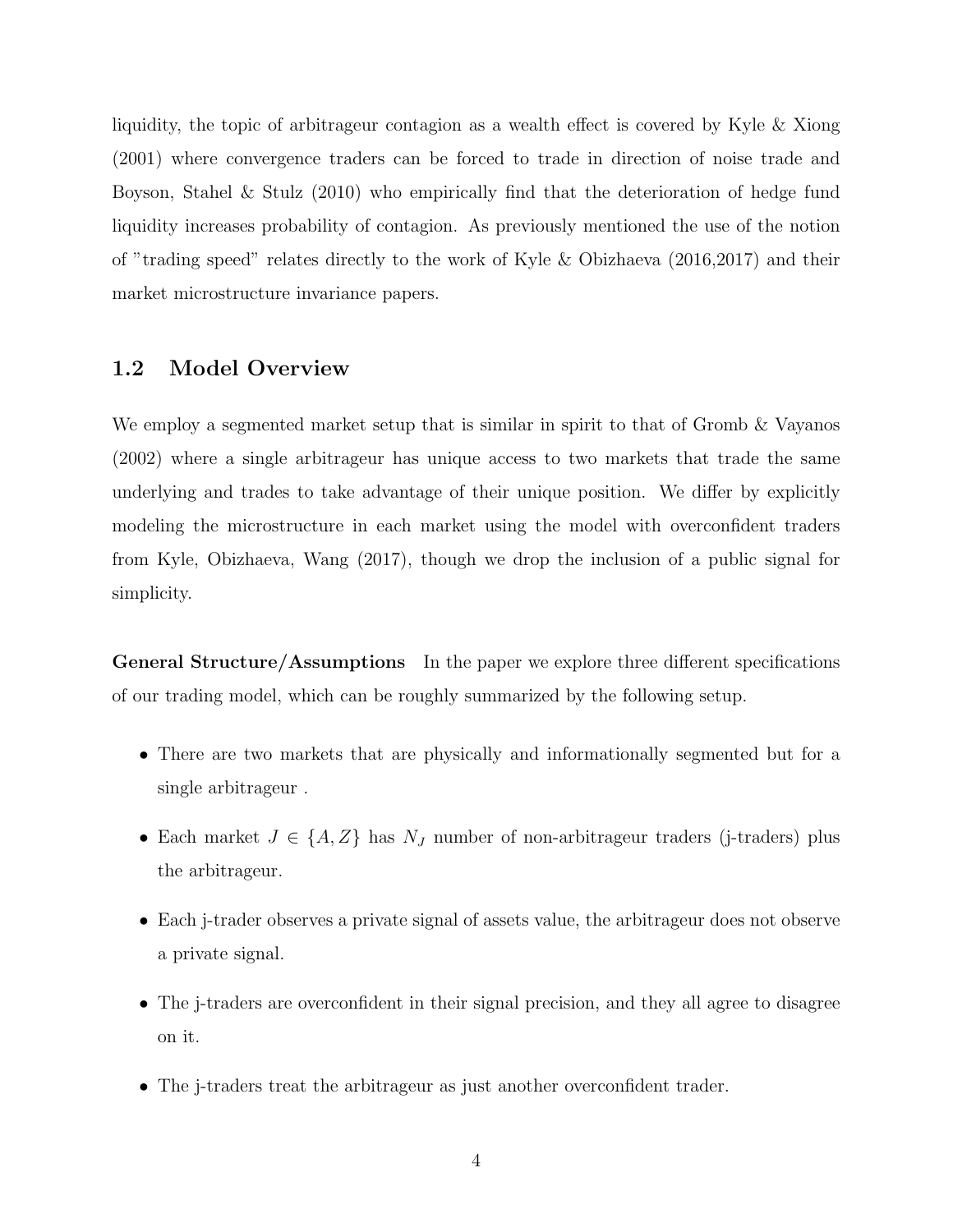• The arbitrageur knows that the assets will have the same liquidation value.

In the model, the markets effectively treat the arbitrageur as just another overconfident trader trades towards her target inventory at the equilibrium trading speed after observing some private signal. In actuality however the arbitrageur does not observe a private signal and trades towards her target at a different rate, where her trades and target inventories are functions of the price gap between the two markets. Whereas the trades and target inventories of the others are functions of the private signals they actually observed. If she instead were to trade towards her target inventory in each market at the prevailing trading speed then her resulting trades would have the effect that the prices would converge. In order to isolate the pure convergence trade from the portion which relied on the arbitrageurs' own (possibly incorrect) estimation of the liquidation value we introduced the no-information presumption which states that the arbitrageur views the prices in each market as containing no information at all about the liquidation value. The no-information presumption leaves the arbitrageur agnostic about the liquidation value and results in trades which solely rely on the arbitrageur's privileged position. The no-information presumption is analogous to an arbitrageur trading to profit on a price difference with no regard as to which price is more "correct" or what caused the initial divergence. An arbitrageur does not need know anything about cryptography to buy a bitcoin at \$80 in one market and sell another at \$100. Regardless of whether or not the arbitrageur presumes no-information the price difference in equilibrium would be halved if she had no initial inventory. However if she does have preexisting positions in the markets then under certain circumstances the price convergence could be less than expected or could even diverge. In a multiperiod setup it's assumed that the arbitrageur begins with no inventories and builds them up by trading over time, this allows for the situation in which the arbitrageur can trade in the direction of price divergence.

The rest of the paper is as follow: section 2 presents and solves a one period model, section 3 presents a multiperiod generalization of the single period model and demonstrates the invariance of trading speeds across time, section 4 considers a special case of a constrained arbitrageur in a two period version of the model and section 5 proposes a possible empirical test of the model and section 6 concludes.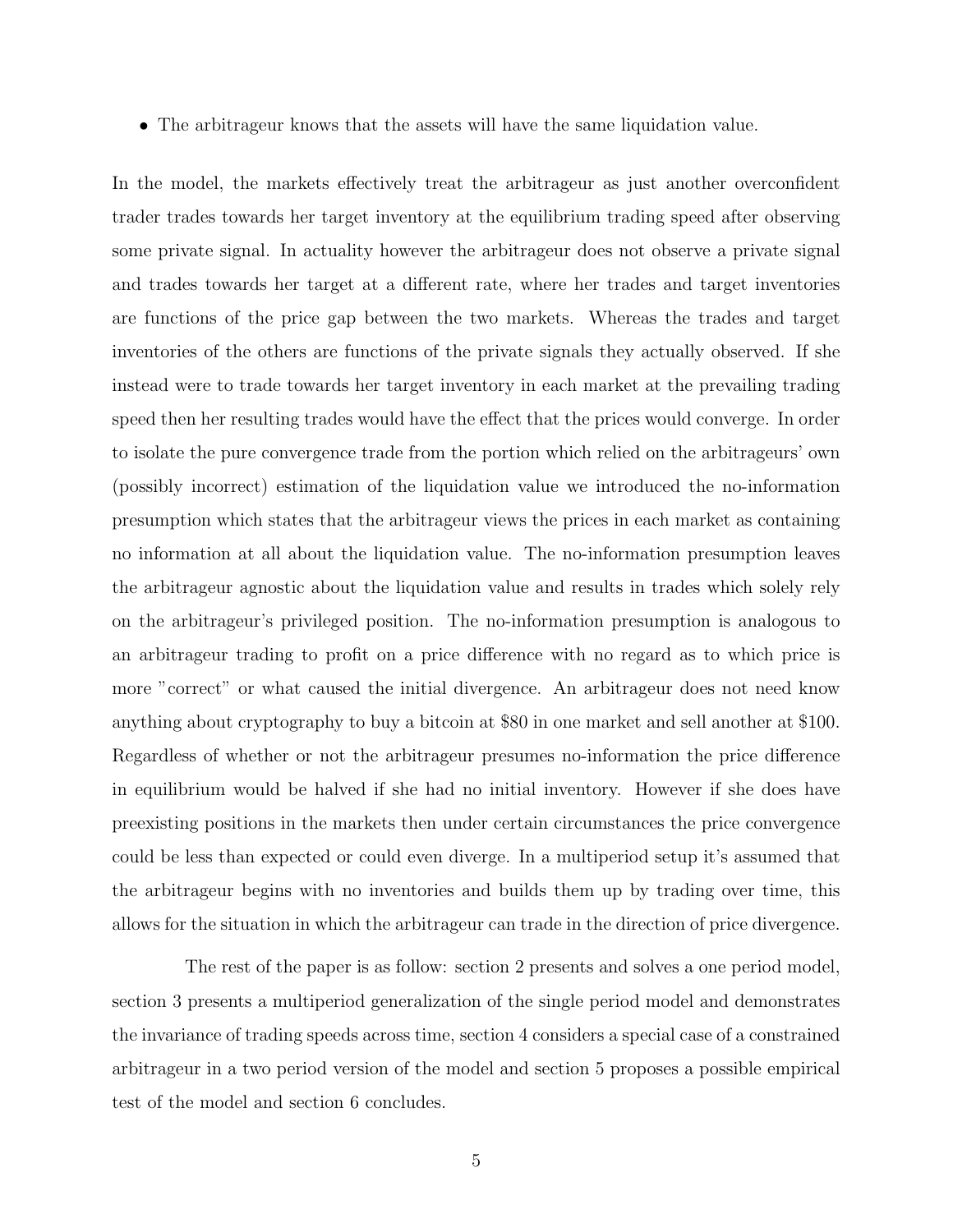# 2 One-Period Model

In this section we examine a single period segmented market model in which the market's traders observe a private signal concerning the tradeable's liquidation value and engage in one round of trading before the liquidation value is made public. We begin with two risky assets  $J \in \{A, Z\}$ , which are traded in separate markets, each in zero net supply, and three kinds of traders; A-traders, Z-traders, and an arbitrageur. A-traders exchange in asset A in market A and do not participate in market Z where asset Z is exchanged. Z-traders are similarly restricted to market Z where they exclusively trade in asset Z. Both A and Z traders are strategic in that they take into account the effect of their trades on the price and the trades of others. Were it not for the arbitrageur, the two markets would otherwise be segmented, allowing  $L_J$  to denote the population of participants in market  $J \in \{A, Z\}$ , the arbitrageur's "privileged position" is characterized as:

$$
L_A = \{N_A, arb\}, \ L_Z = \{N_Z, arb\}, \ N_A \cap N_Z = \emptyset, \ L_A \cap L_Z = \{arb\}
$$
 (1)

where  $N_J$  denotes both the cardinality and the set of J-traders (i.e.  $N_J = \{1, 2, ..., N_J\}$ ). We often refer to the arbitrary non-arbitrageur trade in market J as j or "j-trader".

An additional assumption to that of market population segmentation is that of informational segmentation which in this context simply means that any A-trader does not condition their trading decision s on the prevailing market price in Z and Z-traders do not condition on what's going on in market A. This lack of cross market can be interpreted in a number of ways, traders may not believe in or be ignorant of any relationship between assets A and Z, they may have limited attention or perhaps monitoring costs are too high so it may be too costly to monitor multiple possibly unrelated markets in order to trade in only one market.

Meanwhile the arbitrageur is aware of a relationship between the two assets, namely that the two assets will share the same liquidation value  $v_A = v_Z = v$ , knowledge of this relationship can be interpreted as specialized knowledge that the arbitrageur as a sophisticated investor has access to. The lack of cross-conditioning coupled with the arbitrageur's specialized knowledge about the relationship between the two assets means that (1) constitutes a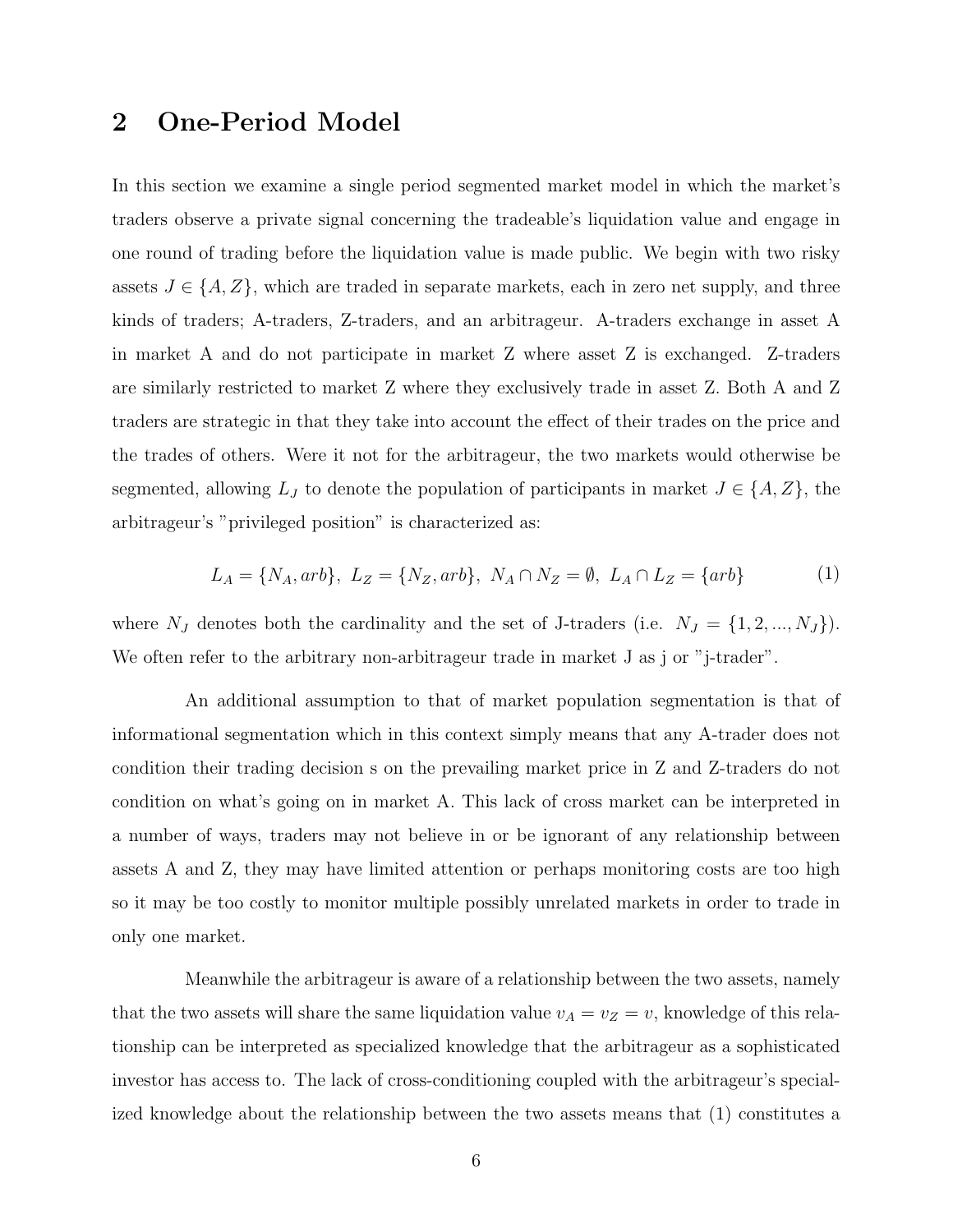privileged position insofar that it permits the arbitrageur to take positions in each market that'll allow her to profit off of her specialized knowledge by trading what's essentially the same asset in different contexts.

The liquidation value is a normally distributed random variable  $\tilde{v} \sim N[0, \tau_v^{-1}]$ . All non-arbitrageur traders observe private noisy signals regarding signals regarding the normalized liquidation value  $\tau_v^{-1/2}v$ :

$$
\forall a \in N_A, \ a \lessdot i_a = \tau_a^{1/2} \tau_v^{1/2} v + e_a, \ where \ e_a \sim N[0, 1]
$$
  

$$
\forall z \in N_Z, \ z \lessdot i_z = \tau_z^{1/2} \tau_v^{1/2} v + e_z, \ where \ e_z \sim N[0, 1]
$$
 (2)

where  $\leq$  is used to denote "observes", so  $a \leq b$  would read "a observes b". For purposes of tractability all random variables are assumed to be normally distributed and independent from one another. In alignment with the informational segmentation, the arbitrary j-trader can not distinguish between the arbitrageur and any other J-trader, and treats her as just another J-trader. This is because the traders don't believe that there exists an arbitrageur, the disbelief in an arbitrageur follows from the assumption of overconfidence that follows; the existence of an arbitrageur would present the possibility of someone having access to more precise information and contradict the assumption.

Trading will ultimately be motivated through overconfidence in signal precision, each non-arbitrageur trader believes that their signal is of high precision  $\tau$  whilst the signal of all other market participants is of low precision  $\pi$ . Trader's agree to disagree about their beliefs regarding the relative precision of their signals, put formally:

$$
\forall a \in N_A, \ \tau_a = \tau > \pi = \tau_{a'}, \ \forall a' \neq a, a' \in L_A
$$
  

$$
\forall z \in N_Z, \ \tau_z = \tau > \pi = \tau_{z'}, \ \forall z' \neq z, z' \in L_Z
$$

$$
(3)
$$

Each trader believes themselves to be endowed with a high precision signal whilst everyone else is stuck with low precision signals, and they agree to disagree about who has this coveted high precision signal. The arbitrageur does not observe a private signal. It is this disagreement in signal precision which motivates trading in the assets which are in net zero supply:

$$
\eta_A + \sum_{a=1}^{N_A} s_a = \eta_Z + \sum_{z=1}^{N_Z} s_z = 0
$$
\n(4)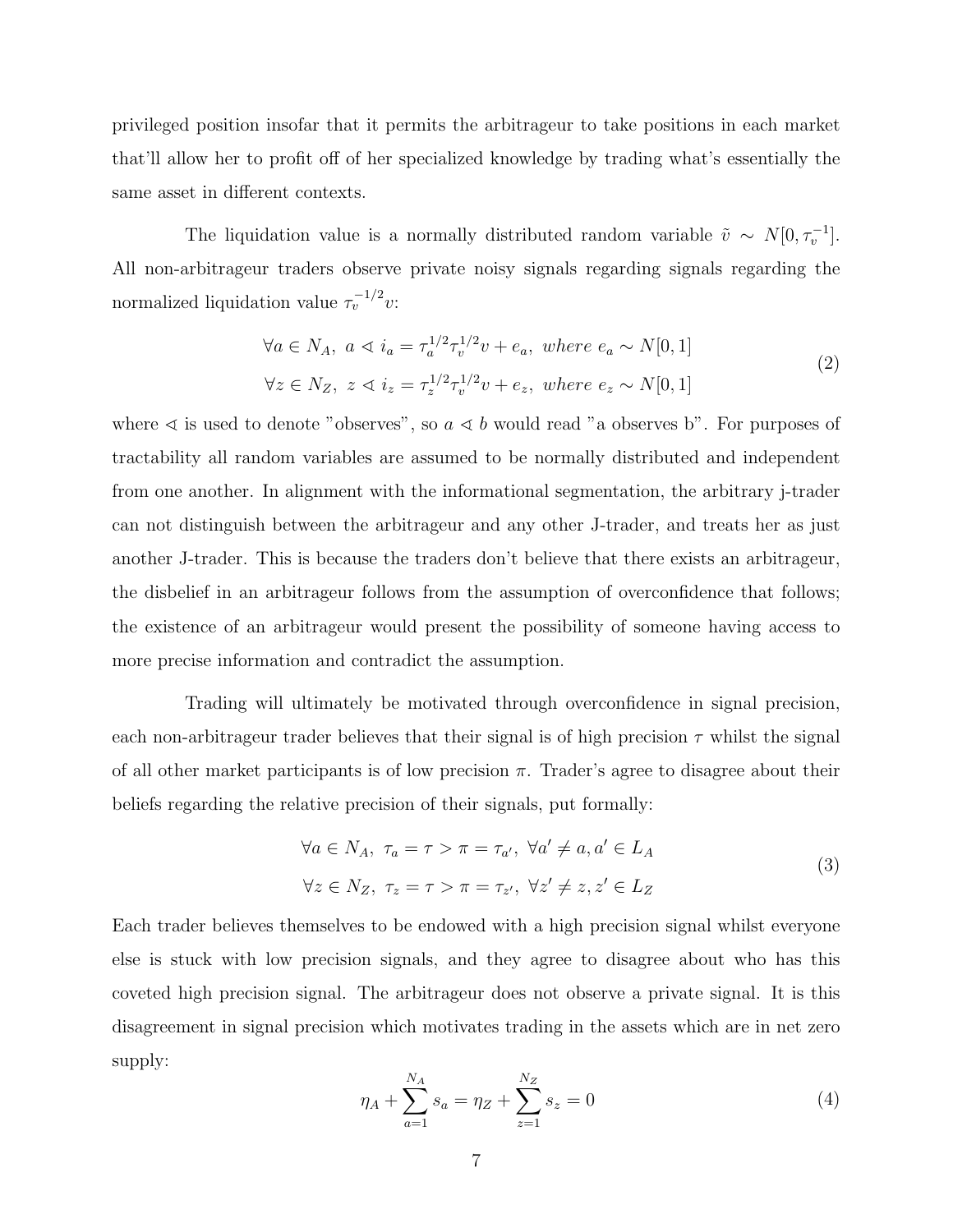where  $\eta_J$  denotes the arbitrageurs' current inventory in market J and  $s_j$  denotes the current inventory of the j-trader in that market. Each trader  $a \in N_A$  and  $z \in N_Z$  trades the amounts  $x_a$  and  $x_z$  respectively, and the arbitrageur trades the amount  $\psi_A$  of asset A in market A and  $\psi_Z$  of asset Z in market Z, market clearing requires that:

$$
\psi_A + \sum_{a=1}^{N_A} x_a = \psi_Z + \sum_{z=1}^{N_Z} x_z = 0
$$
\n(5)

It is common knowledge that the asset is in zero-net supply, and while the traders may agree to disagree about who's signal has high precision of  $\tau$  and who has a low precision  $\pi$  signal they do agree on the values of  $\tau$  and  $\pi$ , additionally each trader in market J knows that the population of market participants is  $|L_J| = N_J + 1$ .

As previously mentioned, the non-arbitrageur traders in each market treat the arbitrageur as if she were just another overconfident trader. Someone who assigns a low precision to the information inferred by the trades of others and assigns a high precision to their own information. In effect were the arbitrageur to come clean and tell one of the other traders about the other market and their privileged position, the other trader would simply not believe them treating the information as cheap talk. Since traders agree to disagree about their beliefs concerning signal precision and can't distinguish the arbitrageur, believing the arbitrageurs story would contradict these assumptions and subsequently collapse into a notrade result.

### 2.1 Linear Trade Conjectures

All non-arbitrageur traders conjecture that every other market participant trades linearly in their private signal  $i_j$ , the market price  $P_J$ , and their inventory  $s_j$ :

$$
\forall a \in N_A, \text{ a believes that: } x'_a = \beta_A i'_a - \gamma_A P_A - \delta_A s'_a , \forall a' \in L_A
$$
  

$$
\forall z \in N_Z, \text{ z believes that: } x'_z = \beta_Z i'_z - \gamma_Z P_Z - \delta_Z s'_z , \forall z' \in L_Z
$$

$$
(6)
$$

We proceed to solve for the trades  $x_j^*$  in the same way as in Kyle, Obizhaeva, & Wang (2017). Summing up across all the other traders the market clearing condition implies:

$$
-x_j = \sum_{k \in L_J} x_k = \beta_A \sum_{k \in L_J} i_k - N_J \gamma_J P_J - \delta_J \sum_{k \in L_J \setminus j} s_k \tag{7}
$$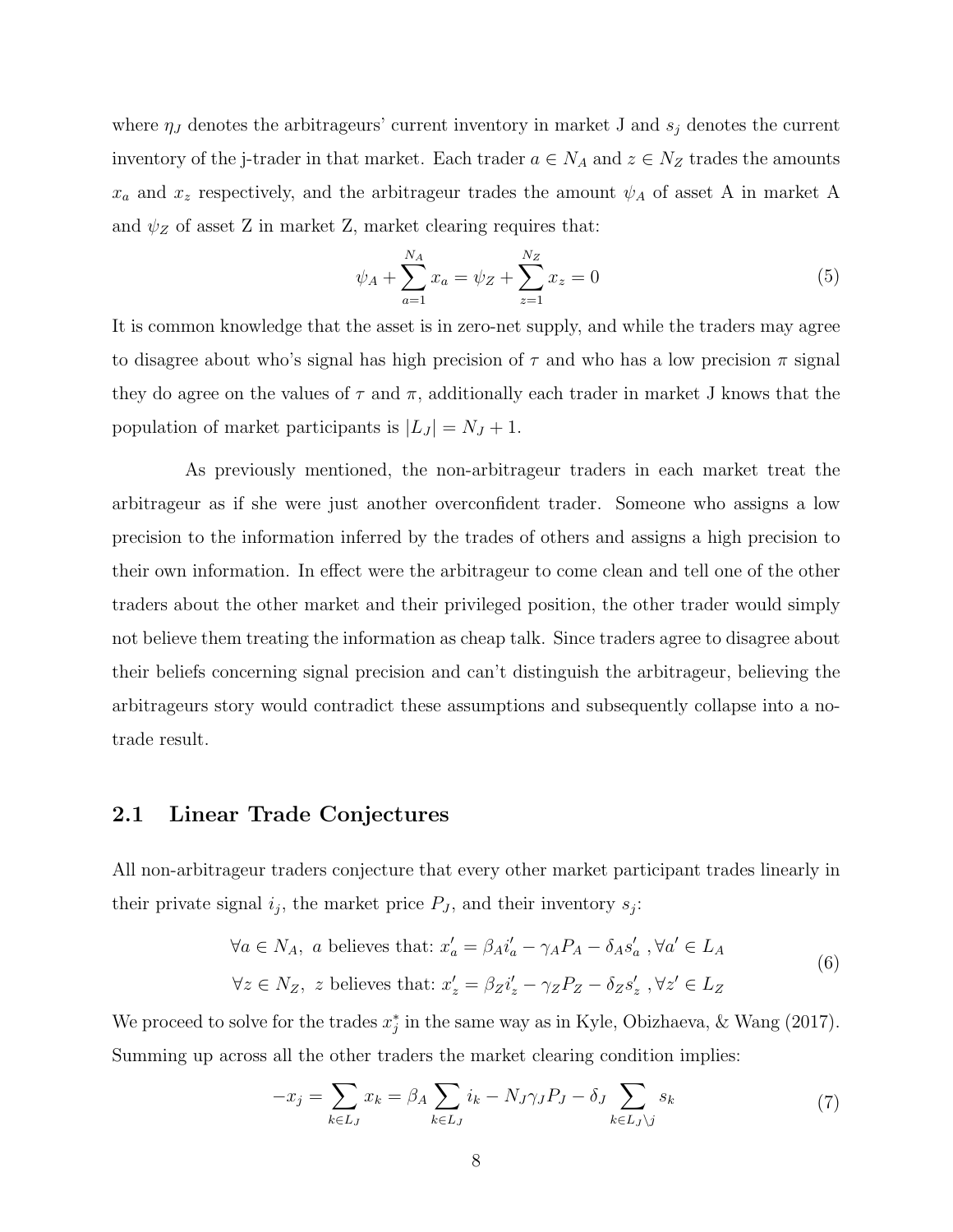allowing  $i_{-j}$  denote the average non-j signal which is to say  $i_{-j} = \frac{1}{N}$  $\frac{1}{N_J} \sum_{k \in L_J \setminus j} i_k$ , and using the zero net supply condition we get:

$$
-x_j = N_J \beta_A i_{-j} - N_J \gamma_J P_J + \delta_J s_j \tag{8}
$$

Rearranging [8] to write the price as a function of j's trade,  $x_j$  and inventory  $s_j$ :

$$
P_J = \frac{\beta_J}{\gamma_J} i_{-j} + \frac{\delta_J}{N_J \gamma_J} s_j + \frac{1}{N_J \gamma_J} x_j \tag{9}
$$

In equilibrium j knows the values of the constants,  $\beta_J$ ,  $\gamma_J$ , and  $\delta_J$ ; since j will also know their trade  $x_j$  and inventory  $s_j$ , the price  $P_j$  will be a sufficient statistic for the average other signal  $i_{-j}$ , this means that the j-trader's information set is composed of  $\{i_j, i_{-j}\}$ . Let  $Var^{j}[v]$  denote j's estimate of the variance of the liquidation value v conditioned on their information, so from  $j$ 's perspective the total precision in the market is determined by:

$$
\tau_J = (Var^j[v])^{-1} = \tau_v(1 + \tau + N_J\pi) \tag{10}
$$

Since all the stochastic variables are jointly normally distributed, then by the projection theorem, j's expectation of the liquidation value conditioned on their information, denoted,  $v_j$ , is given by:

$$
v_j = \frac{\tau_v^{1/2}}{\tau_J} (\tau^{1/2} i_j + N_J \pi^{1/2} i_{-j})
$$
\n(11)

#### 2.2 Utilities and Objective Functions

All traders, as well as the arbitrageur, share the same form of time additively separable expected utility of  $\langle -e^{-\rho w_j} \rangle$  where  $\rho$  is a common/shared CARA parameter and  $w_j$  denotes j's terminal wealth. Each A- and Z-trader choses their trade  $x_a$  or  $x_z$  in order to maximize their expected utility, whilst the arbitrageur choses both her trade in market A,  $\psi_A$  and her trade in Z  $\psi_Z$  so as to maximize her own expected utility. Trader j's terminal expected terminal wealth is given by their net position multiplied by their expectation of the liquidation value, less the cost of the change in their position. Trader j assigns an expected value of to their terminal wealth as well as it's variance, conditioned on his information of:

$$
\langle w_j \rangle = v_j(x_j + s_j) - x_j P_J(x_j)
$$
, and  $Var^j[w_j] = (s_j + x_j)^2 Var^j[v] = \frac{1}{\tau_j} (s_j + x_j)^2$  (12)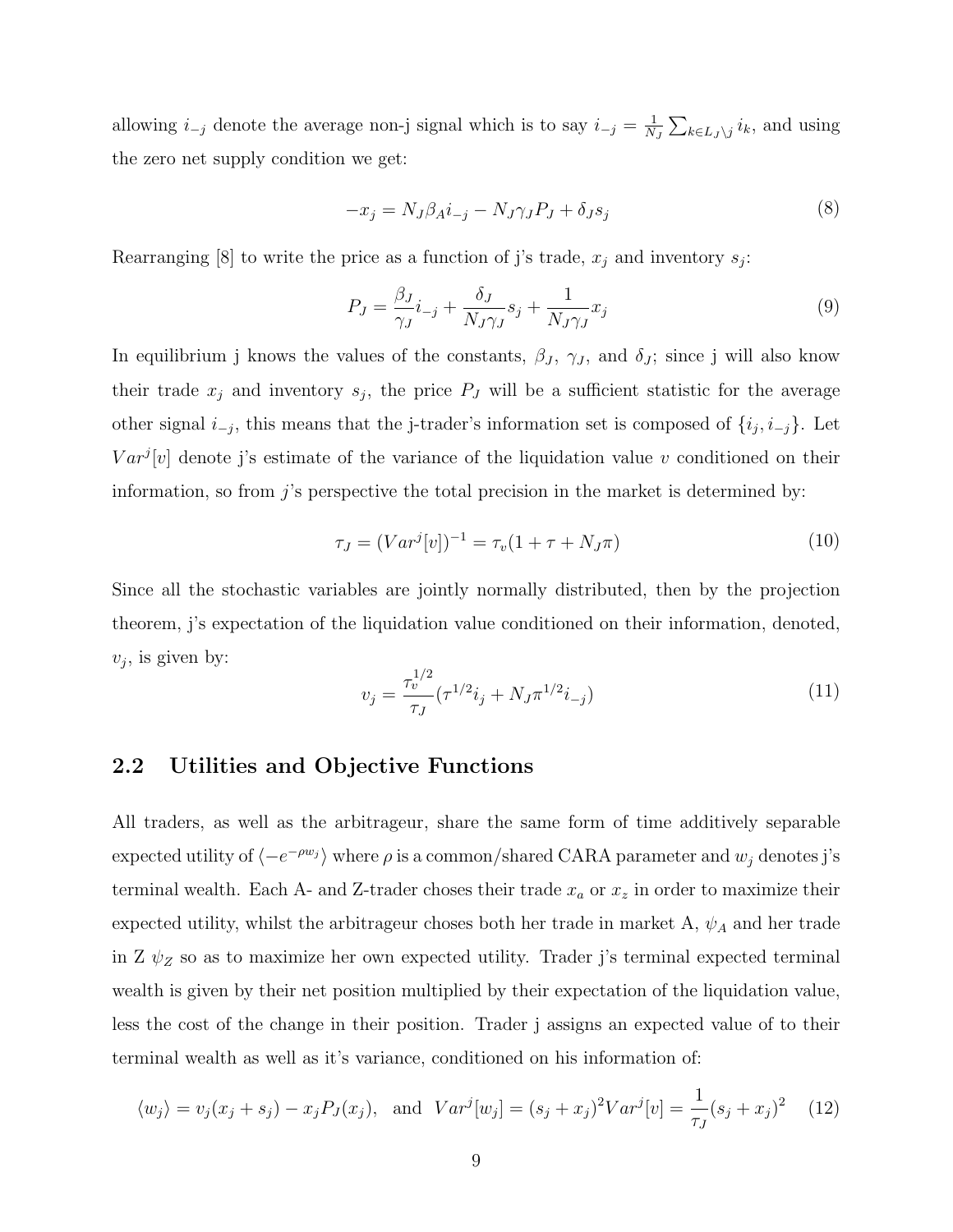So j's expected utility is given by:

$$
\langle -e^{-\rho w_j} \rangle = -\exp\Big[-\rho(v_j(x_j + s_j) - x_j P_J(x_j)) + \frac{\rho^2}{2\tau_J}(s_j + x_j)^2\Big]
$$
(13)

Maximizing the expected utility function above is equivalent to maximizing the following objective function:

$$
obj_j(x_j) = v_j(x_j + s_j) - x_j P_J - \frac{\rho}{2\tau_j}(x_j + s_j)^2
$$
\n(14)

Since the arbitrageur shares the same kind of utility function their expectations of their terminal wealth and it's variance is the same as that of the j-trader but for the fact that the arbitrageur is able to take positions in both assets A and Z:

$$
\langle w_{arb} \rangle = v_{arb}(\psi_A + \eta_A + \psi_Z + \eta_Z) - \psi_A P_A - \psi_Z P_Z
$$
  

$$
Var^{arb}[w_{arb}] = \frac{1}{\tau_{arb}}(\psi_A + \eta_A + \psi_Z + \eta_Z)^2
$$
 (15)

Where  $v_{arb}$  is the arbitrageurs expectation of the liquidation value conditioned on her available information and  $\tau_{arb}$  denotes the arbitrageurs view of total precision, both of these quantities will be explicitly defined later. Given that the arbitrageur shares the same form of CARA type utility function as the other traders, maximizing the expected utility of  $\langle U(w_{arb})\rangle = \langle -e^{-\rho w_{arb}}\rangle$  is equivalent to maximizing the following objective function:

$$
obj_{arb}(\psi_A, \psi_Z) = v_{arb}(\psi_A + \eta_A + \psi_Z + \eta_Z) - \psi_A P_A - \psi_Z P_Z - \frac{\rho}{2\tau_{arb}}(\psi_A + \eta_A + \psi_Z + \eta_Z)^2
$$
\n(16)

Definition: (Segmented Market Equilibrium with Overconfidence) We define a linear trading equilibrium as a set of prices and linear trading strategies of the A-trader, the Z-traders, and arbitrageur in market A  $\{(\psi_A^*, \{x_a^*\}_{a\in N_A}, P_A^*\}$  and a set of trading strategies  $\{(\psi_Z^*, \{x_z^*\}_{z\in N_Z}, P_Z^*\}\)$  such that each non-arbitrageur trader maximizes their objective functions as well as the arbitrageur, such that both the markets clear and the zero net supply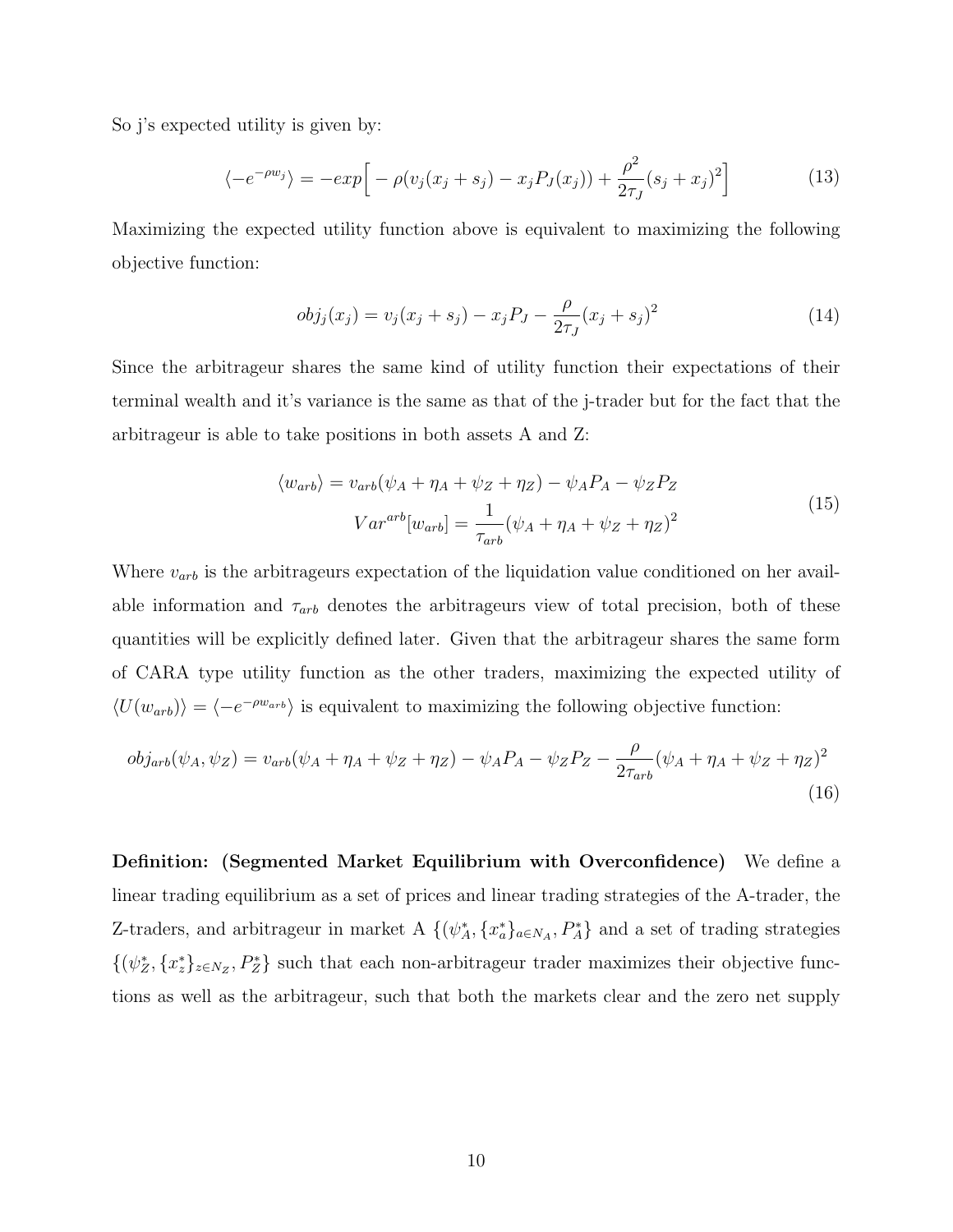conditions hold:

$$
\forall a \in N_A, \ x_a^* \in \arg\max_{x_a} \left[ v_a(x_a + s_a) - x_a P_A - \frac{\rho}{2\tau_A} (x_a + s_a)^2 \right]
$$

$$
\forall z \in N_Z, \ x_z^* \in \arg\max_{x_z} \left[ v_z(x_z + s_z) - x_z P_Z - \frac{\rho}{2\tau_Z} (x_z + s_z)^2 \right]
$$

$$
(\psi_A^*, \psi_Z^*) \in \arg\max_{(\psi_A, \psi_Z)} \left[ v_{arb}(\psi_A + \eta_A + \psi_Z + \eta_Z) - \psi_A P_A - \psi_Z P_Z - \frac{\rho}{2\tau_{arb}} (\psi_A + \eta_A + \psi_Z + \eta_Z)^2 \right]
$$

$$
\eta_A + \sum_{a=1}^{N_A} s_a = \eta_Z + \sum_{z=1}^{N_Z} s_z = \psi_A + \sum_{a=1}^{N_A} x_a = \psi_Z + \sum_{z=1}^{N_Z} x_z = 0
$$
(17)

The trading equilibrium described above is the same as the traditional notion of a Bayesian Nash Equilibrium less the presumption of a shared common prior. The lack of a common prior is needed in order to have the market participants agree to disagree (Aumann 1976) about their relative overconfidences.

# 2.3 Solving For Non-Arbitrageur Trades

We first solve for the optimal trades of the A- and Z-traders. Plugging equations [9] and [11] into [14] we have trader j choosing  $x_j$  so to maximize:

$$
obj(x_j) = \frac{\tau_v^{1/2} (s_j + x_j) \left( \tau^{1/2} i_j + \pi^{1/2} N_j i_{-j} \right)}{\tau_J} - \frac{x_j \left( s_j \delta_J + x_j + \beta_J N_j i_{-j} \right)}{\gamma_J N_J} - \frac{\rho \left( s_j + x_j \right)^2}{2 \tau_J} \tag{18}
$$

Solving for  $x_j$  by the objective function's first order condition yields:

$$
x_j = \frac{\tau^{1/2} i_j \gamma_J N_J \tau_v^{1/2} - \rho s_j \gamma_J N_J - s_j \delta_J \tau_J - \beta_J N_J \tau_J i_{-j} + \pi^{1/2} \gamma_J N_J^2 i_{-j} \tau_v^{1/2}}{\rho \gamma_J N_J + 2 \tau_J} \tag{19}
$$

Rearranging equation [9] to solve for  $i_{-j}$ , yields:

$$
i_{-j} \rightarrow \frac{-s_j \delta_J - x_j + \gamma_J N_J P_J}{\beta_J N_J} \tag{20}
$$

Plugging in [20] into [19] and rearranging yields:

$$
x_{j} = \left[\frac{\tau^{1/2}\beta_{J}\gamma_{J}N_{J}\tau_{v}^{1/2}}{\beta_{J}\tau_{J} + \gamma_{J}N_{J}\left(\rho\beta_{J} + \pi^{1/2}\tau_{v}^{1/2}\right)}\right]i_{j} + \left[\frac{\gamma_{J}N_{J}\left(-\rho\beta_{J} - \pi^{1/2}\delta_{J}\tau_{v}^{1/2}\right)}{\beta_{J}\tau_{J} + \gamma_{J}N_{J}\left(\rho\beta_{J} + \pi^{1/2}\tau_{v}^{1/2}\right)}\right]s_{j} + \left[\frac{\gamma_{J}N_{J}\left(\pi^{1/2}\gamma_{J}N_{J}\tau_{v}^{1/2} - \beta_{J}\tau_{J}\right)}{\beta_{J}\tau_{J} + \gamma_{J}N_{J}\left(\rho\beta_{J} + \pi^{1/2}\tau_{v}^{1/2}\right)}\right]P_{j}
$$
(21)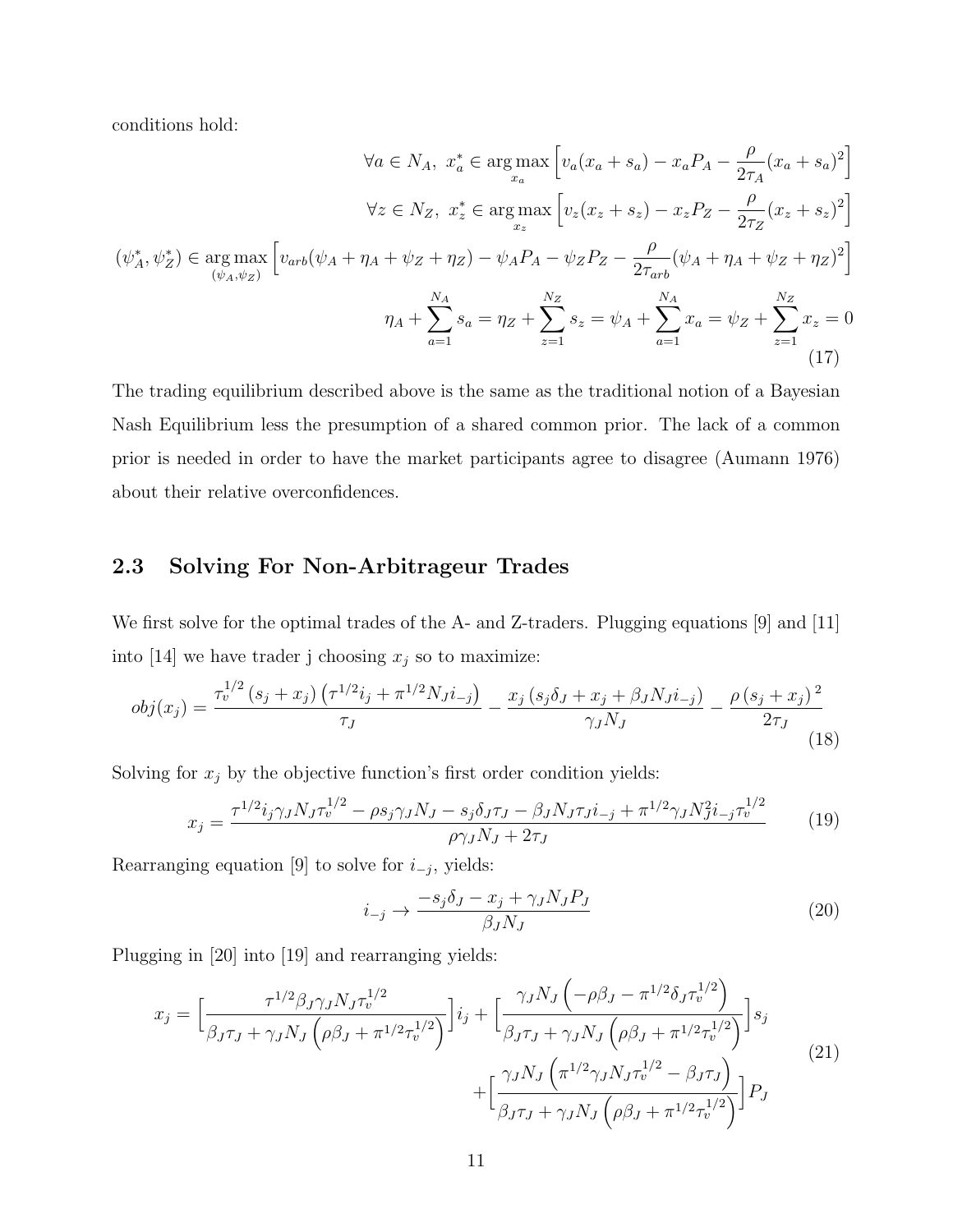Clearly the j-trader trades linearly in their private signal  $i_j$ , the prevailing market price  $P_J$ , and their current inventories  $s_j$  in agreement with the linear trade conjecture. Given that the j-trader believes that the rest of the market is populated with similarly overconfident traders, they trade believing in a symmetric equilibrium meaning that we can solve for the trade coefficients  $\beta_J$ ,  $\gamma_J$ , and  $\delta_J$  by matching the coefficients in the linear conjecture [6] with those in equation [21]

$$
\beta_J = \frac{\tau_v^{1/2} \left( N_J \left( \tau^{1/2} - 2\pi^{1/2} \right) - \tau^{1/2} \right)}{\rho N_J}
$$
\n
$$
\gamma_J = \frac{\tau_J \left( N_J \left( \tau^{1/2} - 2\pi^{1/2} \right) - \tau^{1/2} \right)}{\rho N_J \left( \pi^{1/2} N_J + \tau^{1/2} \right)}
$$
\n
$$
\delta_J = \frac{N_J \left( \tau^{1/2} - 2\pi^{1/2} \right) - \tau^{1/2}}{N_J \left( \tau^{1/2} - \pi^{1/2} \right)}
$$
\n(22)

By plugging in the beta and gamma values in [22] into equation [19] and simplifying allows us to write the trades by:

$$
x_j = \frac{\tau_v^{1/2} (i_j - i_{-j}) \left( N_J \left( \tau^{1/2} - 2\pi^{1/2} \right) - \tau^{1/2} \right)}{\rho \left( N_J + 1 \right)} - s_j \delta_J
$$
  

$$
x_j = \frac{\beta_J N_J (i_j - i_{-j})}{N_J + 1} - s_j \delta_J
$$
 (23)

And plugging [22], [23] into the price function [9] results in the price being equal to the average expected liquidation value of the traders in the market. In this set up the traders must be overconfident enough in their signal precision so that they'd place a high enough weight on their own information so that they believe it's profitable to trade in the direction of their private signal and not just in the direction of the average valuation for which the prevailing price is a sufficient statistic. The required amount of overconfidence needed is given by checking the second order condition of the trader's optimization problem.

### 2.4 Disagreement Requirement

A key to the validity of the trader optimization is the second order condition that would require  $\frac{2}{\gamma_J N_J} + \frac{\rho}{\tau_J}$  $\frac{\rho}{\tau_J} > 0$  this condition can hold if and only if:

$$
\frac{\tau^{1/2}}{\pi^{1/2}} - 2 - \frac{\tau^{1/2}}{\pi^{1/2} N_J} > 0
$$
\n(24)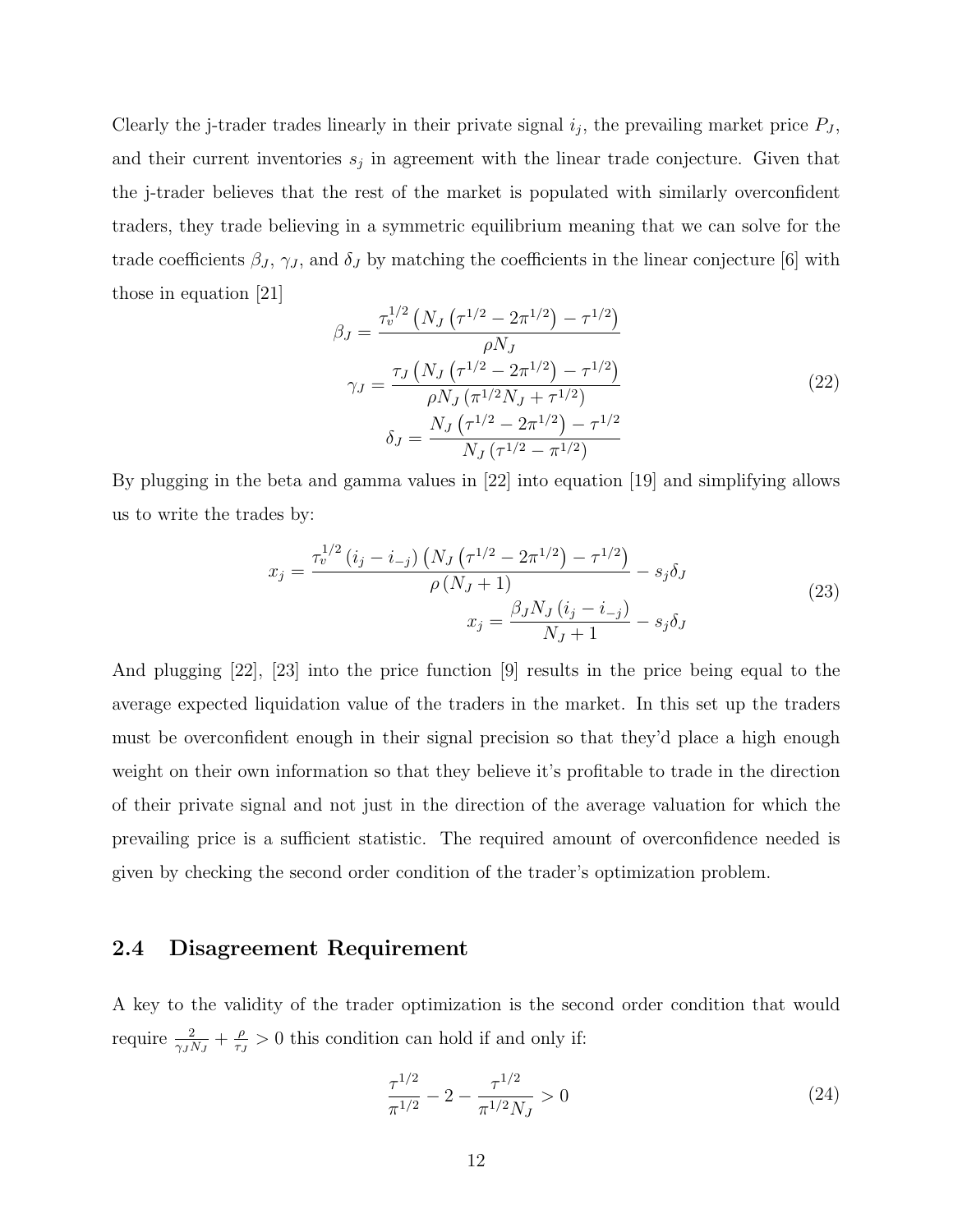This is identical to the requirement in Kyle, Obizhaeva, Wang (2017) that their measure of disagreement denoted  $\Delta_H$  is greater than zero with a trading population of  $N_J + 1$  rather than  $N_J$ . Simply put each traders needs to believe that their signals are more than twice as precise as those of the other traders in order for them to put a large enough weight on their own information such that there'll be enough disagreement amongst the traders to motivate trade. This condition guarantees that  $\delta_J > 0$ 

### 2.5 Implied Signal and Price Function

If from the point of view of the arbitrary j-trader, the arbitrageur trades according so some signal denoted  $i_{arb}^J$ , this is the signal that would have to be observed by a non-arbitrageur in order to engage in a trade that's identical to that of the arbitrageur. Backing out this 'implied signal' from the the average non-j-trader signal  $i_{-j} = \frac{1}{N}$  $N_J$  $\left(i_{arb}^J + \sum_{k \in N_J \setminus \{j\}} i_k\right)$  and adding up all the non-arbitrageur trades implies through market clearing and zero net supply:

$$
\psi_J = -\sum_{j=1}^{N_J} x_j = -\frac{N_J \beta_J}{(N_J+1)} \left( \sum_{j=1}^{N_J} i_j + \frac{1}{N_J} \sum_{j=1}^{N_J} \left( i_{arb}^J + \sum_{k \in N_J \setminus \{j\}} i_k \right) \right) + \delta_J \sum_{j=1}^{N_J} s_j
$$
\n
$$
\psi_J = -\frac{N_J \beta_J}{(N_J+1)} \left( N_J \bar{i}_J - i_{arb}^J - (N_J-1) \bar{i}_J \right) - \delta_J \eta_J = \frac{N_J \beta_J}{(N_J+1)} \left( i_{arb}^J - i_J \right) - \delta_J \eta_J
$$
\n(25)

Hence the arbitrageur trades as if she were an arbitrary j-trader who observed  $i_{arb}^J$ , given the beliefs of the non-arbitrageur traders the arbitrageur knows that she'll be mistaken for just such a trader. If the arbitrageur trades a high positive amount of the asset the market reacts as if a trader got a high positive signal  $i_{arb}^J \gg 0$ , if she sells a high amount of the asset the market would react as if someone got a very negative signal  $i_{arb}^{J} << 0$ . This is the mechanism through which the prices react to the arbitrageurs trades. The implied signals  $i_{arb}^A$  and  $i_{arb}^Z$  are presumed to take the form of  $i_{arb}^J = \pi^{1/2} \tau_v^{1/2} v + e_{arb}$ , where  $e_{arb} \sim N[0, 1]$ . By writing the price as a function of the implied signal and the average J-trader signal it is easily shown that the equilibrium price from the perspective of the J-trader is the average of all the trader valuations:

$$
P_J = \frac{\tau_v^{1/2}}{\tau_J} \left( \frac{\tau^{1/2} + N_J \pi^{1/2}}{N_J + 1} \right) \left( i_{arb}^J + N_J \bar{i}_J \right) \tag{26}
$$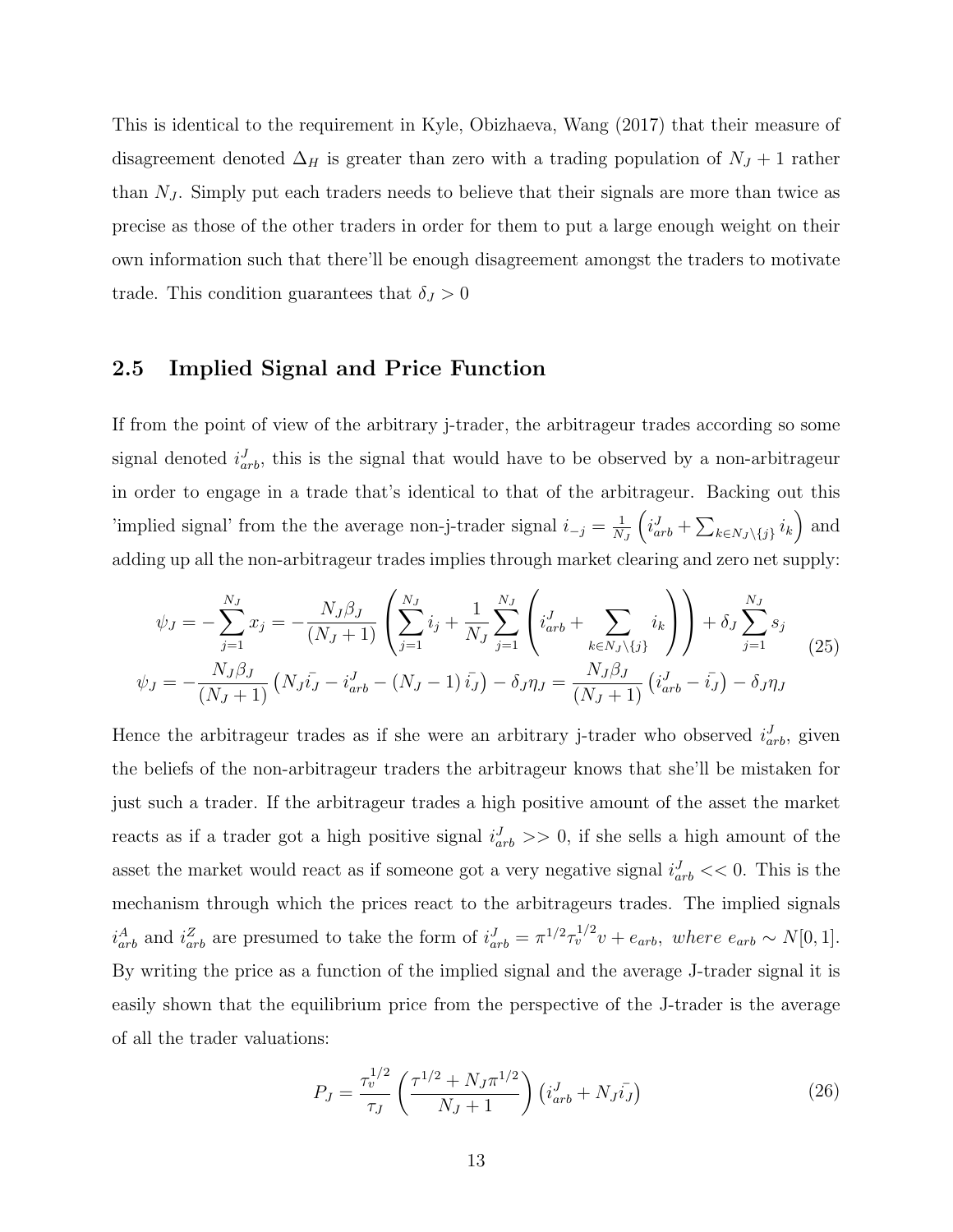Writing the implied arbitrageur signal as a function of the arbitrageur trade and inventory:

$$
i_{arb}^J = i_J + \frac{(N_J + 1)(\delta_J \eta_J + \psi_J)}{\beta_J N_J} \tag{27}
$$

And plugging equation [27] into [26] and simplifying results in the price function:

$$
P_J = \left[\frac{\tau_v^{1/2} \left(\pi^{1/2} N_J + \tau^{1/2}\right)}{\tau_J}\right] i_J + \left[\frac{\delta_J \tau_v^{1/2} \left(\pi^{1/2} N_J + \tau^{1/2}\right)}{\beta_J N_J \tau_J}\right] \eta_J + \left[\frac{\tau_v^{1/2} \left(\pi^{1/2} N_J + \tau^{1/2}\right)}{\beta_J N_J \tau_J}\right] \psi_J \tag{28}
$$

Which after substitution reduces to  $P_J = \frac{\beta_J}{\gamma_I}$  $\frac{\beta_J}{\gamma_J}i_J + \frac{\delta_J}{\gamma_J N}$  $\frac{\delta_J}{\gamma_J N_J}\eta_J + \frac{1}{\gamma_J N}$  $\frac{1}{\gamma_J N_J} \psi_J$  which is consistent with the price function from equation [9]. Allowing  $u_A = \frac{\beta_A i_A}{\gamma_A}$  $\frac{A i_A}{\gamma_A}$  and  $u_Z = \frac{i_Z \beta_Z}{\gamma_Z}$  $\frac{z\beta z}{\gamma z}$  where  $u_j$  is the average non-arbitrageur valuation in market J, the price function becomes:

$$
P_J = u_J + \frac{\delta_J}{N_J \gamma_J} \eta_J + \frac{1}{N_J \gamma_J} \psi_J \tag{29}
$$

## 2.6 Solving for Arbitrageur Optimal Trades

Similar to the non-arbitrageur traders, since the price is given by equation [28] the arbitrageur can, by observing the prevailing market price infer  $i<sub>J</sub>$  the average non-arbitrageur signal in that market. The arbitrageur's privileged position allows her to observe the prevailing prices in both market A and market Z, and agree to disagree assumption would imply that the arbitrageur assigns a low precision  $\pi$  to the non-arbitrageur signals, so effectively the arbitrageur observes the following two "constructed" signals given that the arbitrageur assigns low precision to all the non-arbitrageur traders:

$$
arb \le i_A = \frac{1}{N_A} \sum_{a=1}^{N_A} i_a = \frac{1}{N_A} \sum_{a=1}^{N_A} (\tau_a^{1/2} \tau_v^{1/2} v + e_a) = \pi^{1/2} \tau_v^{1/2} v + N_A^{-1} \sum_{a=1}^{N_A} e_a = \pi^{1/2} \tau_v^{1/2} v + \bar{e}_A
$$
  
\n
$$
arb \le i_Z = \frac{1}{N_Z} \sum_{z=1}^{N_Z} i_z = \frac{1}{N_Z} \sum_{z=1}^{N_Z} (\tau_z^{1/2} \tau_v^{1/2} v + e_z) = \pi^{1/2} \tau_v^{1/2} v + N_Z^{-1} \sum_{z=1}^{N_Z} e_z = \pi^{1/2} \tau_v^{1/2} v + \bar{e}_Z
$$
\n(30)

Where  $\bar{e}_A \sim N[0, N_A^{-1}]$  and  $\bar{e}_Z \sim N[0, N_Z^{-1}]$  by signal independence.  $\forall a, a' \in N_A$ ,  $a \neq$  $a', \tilde{e}_a \perp \tilde{e}_{a'}, \text{ and } \forall z, z' \in N_z, z \neq z', \tilde{e}_z \perp \tilde{e}_{z'}.$  Scaling by the square root of the market trader population to get the signals in the same form as [2], the arbitrageur observes the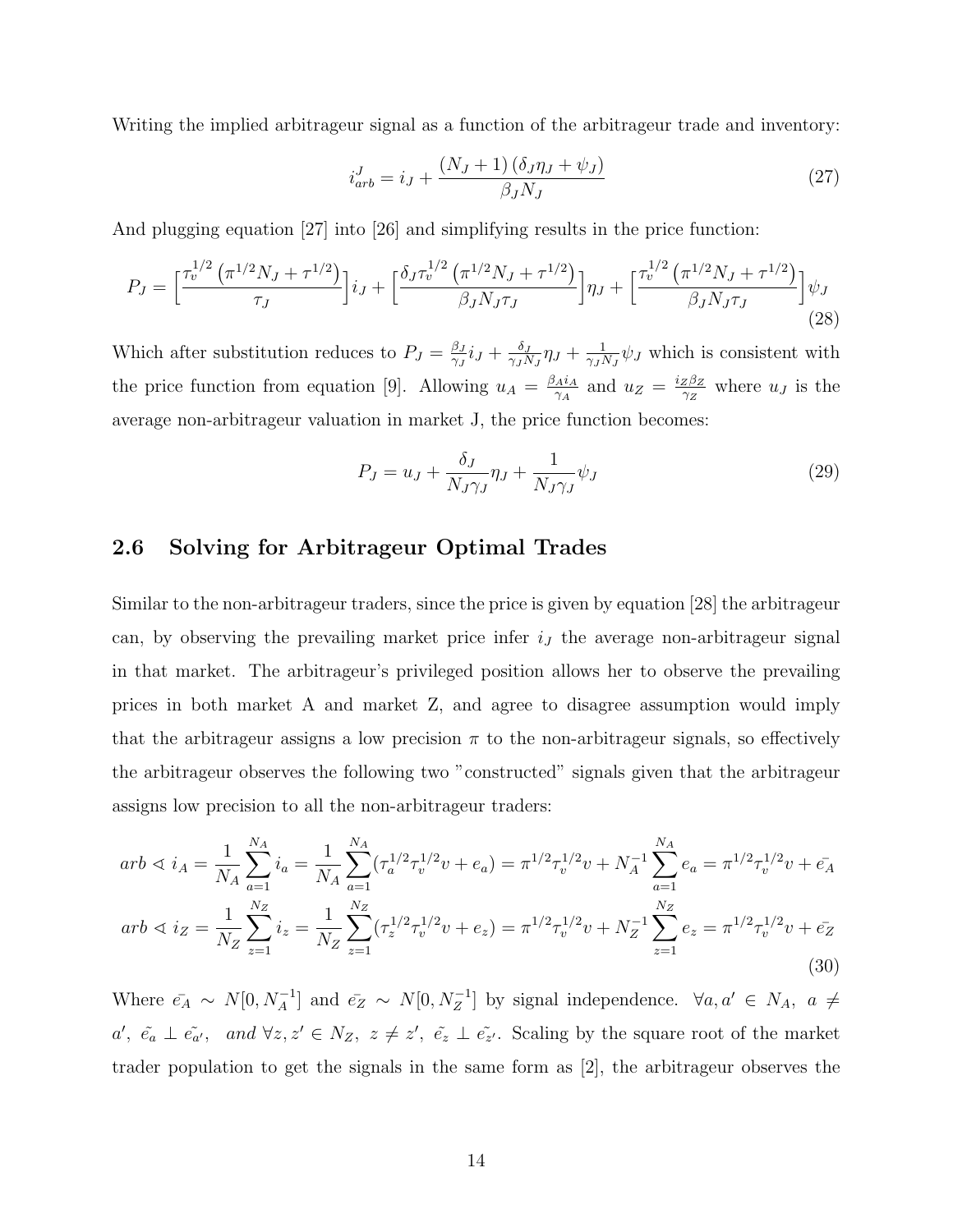following two scaled signals:

$$
arb \le h_A = \sqrt{N_A} \pi^{1/2} \tau_v^{1/2} v + \sqrt{N_A} \bar{e}_A = \sqrt{N_A} \pi^{1/2} \tau_v^{1/2} v + \epsilon_A, \text{ where } \epsilon_A \sim N[0, 1]
$$
  
\n
$$
arb \le h_Z = \sqrt{N_Z} \pi^{1/2} \tau_v^{1/2} v + \sqrt{N_Z} \bar{e}_Z = \sqrt{N_Z} \pi^{1/2} \tau_v^{1/2} v + \epsilon_Z, \text{ where } \epsilon_Z \sim N[0, 1]
$$
\n(31)

The arbitrageur uses the information from these two inferred signals to construct an expectation of the liquidation value  $v_{arb}$  and an estimation of total precision  $\tau_{arb}$ . In other words the arbitrageur effectively observes  $N_A$  A-traders receiving an average signal of  $i_A$  and  $N_Z$ Z-traders receiving an average signal of  $i_Z$ , and so assigns a value to total precision of;

$$
\tau_{arb} = \tau_v \left( N_A \pi + N_Z \pi + 1 \right) \tag{32}
$$

and per the projection theorem, the arbitrageurs expected liquidation value is:

$$
v_{arb} = \frac{\tau_v^{1/2} \left( i_A N_A \pi^{1/2} + i_Z N_Z \pi^{1/2} \right)}{\tau_{arb}} \tag{33}
$$

Plugging her estimation of total precision [32], her expectation of the liquidation value [33], and the price functions [29] into [16] returns the objective function:

$$
obj_{arb} \rightarrow \frac{\pi^{1/2} \tau_v^{1/2} \left(i_A N_A + i_Z N_Z\right) \left(\eta_A + \psi_A + \eta_Z + \psi_Z\right)}{\tau_{arb}} - \frac{\rho \left(\eta_A + \psi_A + \eta_Z + \psi_Z\right)^2}{2\tau_{arb}} - \psi_A \left(\frac{\delta_A \eta_A + \psi_A}{\gamma_A N_A} + u_A\right) - \psi_Z \left(\frac{\delta_Z \eta_Z + \psi_Z}{N_Z \gamma_Z} + u_Z\right)
$$
(34)

Solving for the optimal trades  $\psi_A$  and  $\psi_Z$  by first order condition yields after some algebra:

$$
\psi_{A} = \left[ -\frac{\gamma_{A}N_{A}\left(2u_{A}\tau_{arb} + \rho N_{Z}\gamma_{Z}\left(u_{A} - u_{Z}\right)\right)}{2\left(\rho\gamma_{A}N_{A} + 2\tau_{arb} + \rho N_{Z}\gamma_{Z}\right)}\right] + \left[ \frac{\gamma_{A}N_{A}\tau_{arb}}{\rho\gamma_{A}N_{A} + 2\tau_{arb} + \rho N_{Z}\gamma_{Z}}\right]v_{arb} \n+ \left[ \frac{\rho\gamma_{A}N_{A}\left(\delta_{Z} - 2\right)}{2\left(\rho\gamma_{A}N_{A} + 2\tau_{arb} + \rho N_{Z}\gamma_{Z}\right)}\right]\eta_{Z} - \left[ \frac{\left(\delta_{A}\left(2\tau_{arb} + \rho N_{Z}\gamma_{Z}\right) + 2\rho\gamma_{A}N_{A}\right)}{2\left(\rho\gamma_{A}N_{A} + 2\tau_{arb} + \rho N_{Z}\gamma_{Z}\right)}\right]\eta_{A} \n\psi_{Z} = \left[ \frac{N_{Z}\gamma_{Z}\left(\rho\gamma_{A}N_{A}\left(u_{A} - u_{Z}\right) - 2\tau_{arb}u_{Z}\right)}{2\left(\rho\gamma_{A}N_{A} + 2\tau_{arb} + \rho N_{Z}\gamma_{Z}\right)}\right] + \left[ \frac{\tau_{arb}N_{Z}\gamma_{Z}}{\rho\gamma_{A}N_{A} + 2\tau_{arb} + \rho N_{Z}\gamma_{Z}}\right]v_{arb} \n+ \left[ \frac{\rho\left(\delta_{A} - 2\right)N_{Z}\gamma_{Z}}{2\left(\rho\gamma_{A}N_{A} + 2\tau_{arb} + \rho N_{Z}\gamma_{Z}\right)}\right]\eta_{A} - \left[ \frac{\left(\delta_{Z}\left(\rho\gamma_{A}N_{A} + 2\tau_{arb} + \rho N_{Z}\gamma_{Z}\right)}{2\left(\rho\gamma_{A}N_{A} + 2\tau_{arb} + \rho N_{Z}\gamma_{Z}\right)}\right]\eta_{Z} \right]
$$
\n(35)

The No-Information Presumption It is worth recognizing that so far we have placed no restriction on the arbitrageurs trading and hence can make use of her privileged position in the market to not only engage in the trades that take advantage of any differences in prices but also to construct their own expectation of the liquidation value based off of the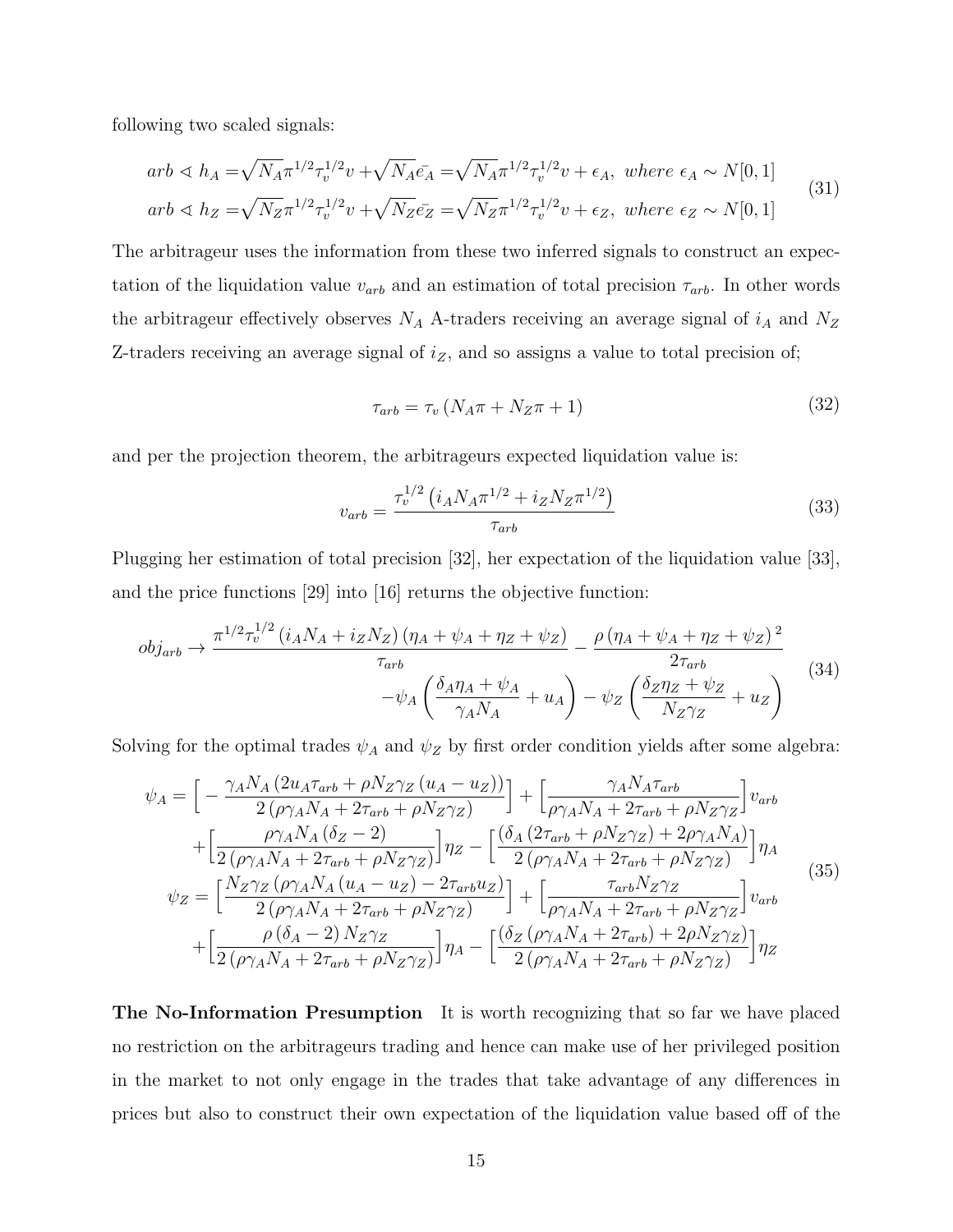two average market signals  $i_A$  and  $i_Z$  and trade on that information. Since we're interested in the level of the trading dedicated to taking advantage of price differences we look to restrict our arbitrageurs trading. It can be shown that the introducing a restriction that requires ending inventories to be net zero,  $\eta_A + \psi_A + \eta_Z + \psi_Z = 0$ , the optimal trades under this restriction is equivalent to the limit of the unrestricted trades as  $\tau_{arb} \to 0$ . The condition that  $\tau_{arb} \to 0$  can be interpreted as the arbitrageur presuming there to be no valid informative value in any of the signals (i.e. sees them as noise) and as a result the arbitrageur would not place any weight on any portion of their trades that are reliant on their expectation of the liquidation value. This can also be seen as an exogenous restriction that the arbitrageur is disallowed from holding any exposure at the end of trading. This "no information" assumption by the arbitrageur will correspond to the following optimal trades

$$
\psi_A = \left[\frac{\gamma_A N_A N_Z \gamma_Z}{2\left(\gamma_A N_A + N_Z \gamma_Z\right)}\right] (u_Z - u_A) - \left[\frac{(2\gamma_A N_A + \delta_A N_Z \gamma_Z)}{2\gamma_A N_A + 2N_Z \gamma_Z}\right] \eta_A + \left[\frac{\gamma_A N_A (\delta_Z - 2)}{2\left(\gamma_A N_A + N_Z \gamma_Z\right)}\right] \eta_Z
$$
  

$$
\psi_Z = \left[\frac{\gamma_A N_A N_Z \gamma_Z}{2\left(\gamma_A N_A + N_Z \gamma_Z\right)}\right] (u_A - u_Z) + \left[\frac{(\delta_A - 2) N_Z \gamma_Z}{2\left(\gamma_A N_A + N_Z \gamma_Z\right)}\right] \eta_A - \left[\frac{(\gamma_A N_A \delta_Z + 2N_Z \gamma_Z)}{2\gamma_A N_A + 2N_Z \gamma_Z}\right] \eta_Z
$$
(36)

Presuming no-information is equivalent to taking the limit of the trades without the presumption as  $\tau_{arb} \to 0$ . Note that  $\psi_A + \psi_Z = -(\eta_A + \eta_Z)$  consistent with the condition that the arbitrageur takes perfectly offsetting positions in each market in terms of the prevailing market prices

$$
\psi_A = -\frac{\gamma_A N_A \left(\eta_A + N_Z \gamma_Z \left(P_A - P_Z\right) + \eta_Z\right)}{\gamma_A N_A + N_Z \gamma_Z}
$$
\n
$$
\psi_Z = \frac{N_Z \gamma_Z \left(-\eta_A + \gamma_A N_A \left(P_A - P_Z\right) - \eta_Z\right)}{\gamma_A N_A + N_Z \gamma_Z} \tag{37}
$$

## 2.7 Equilibrium

The equilibrium is characterized by the set of non-arbitrageur trades, arbitrageur trades, and prices  $\{(\psi_A^*, \{x_a^*\}_{a\in N_A}, P_A^*), (\psi_Z^*, \{x_z^*\}_{z\in N_Z}, P_Z^*)\}$  such that each trade maximizes their individual objective functions and markets clear:

$$
\forall j \in N_J : x_j^* = \frac{\beta_J N_J (i_j - i_{-j})}{N_J + 1} - s_j \delta_J \ \forall J \in \{A, Z\}
$$

$$
\psi_A^* = \left[\frac{\gamma_A N_A N_Z \gamma_Z}{2(\gamma_A N_A + N_Z \gamma_Z)}\right] (u_Z - u_A) - \left[\frac{(2\gamma_A N_A + \delta_A N_Z \gamma_Z)}{2\gamma_A N_A + 2N_Z \gamma_Z}\right] \eta_A + \left[\frac{\gamma_A N_A (\delta_Z - 2)}{2(\gamma_A N_A + N_Z \gamma_Z)}\right] \eta_Z
$$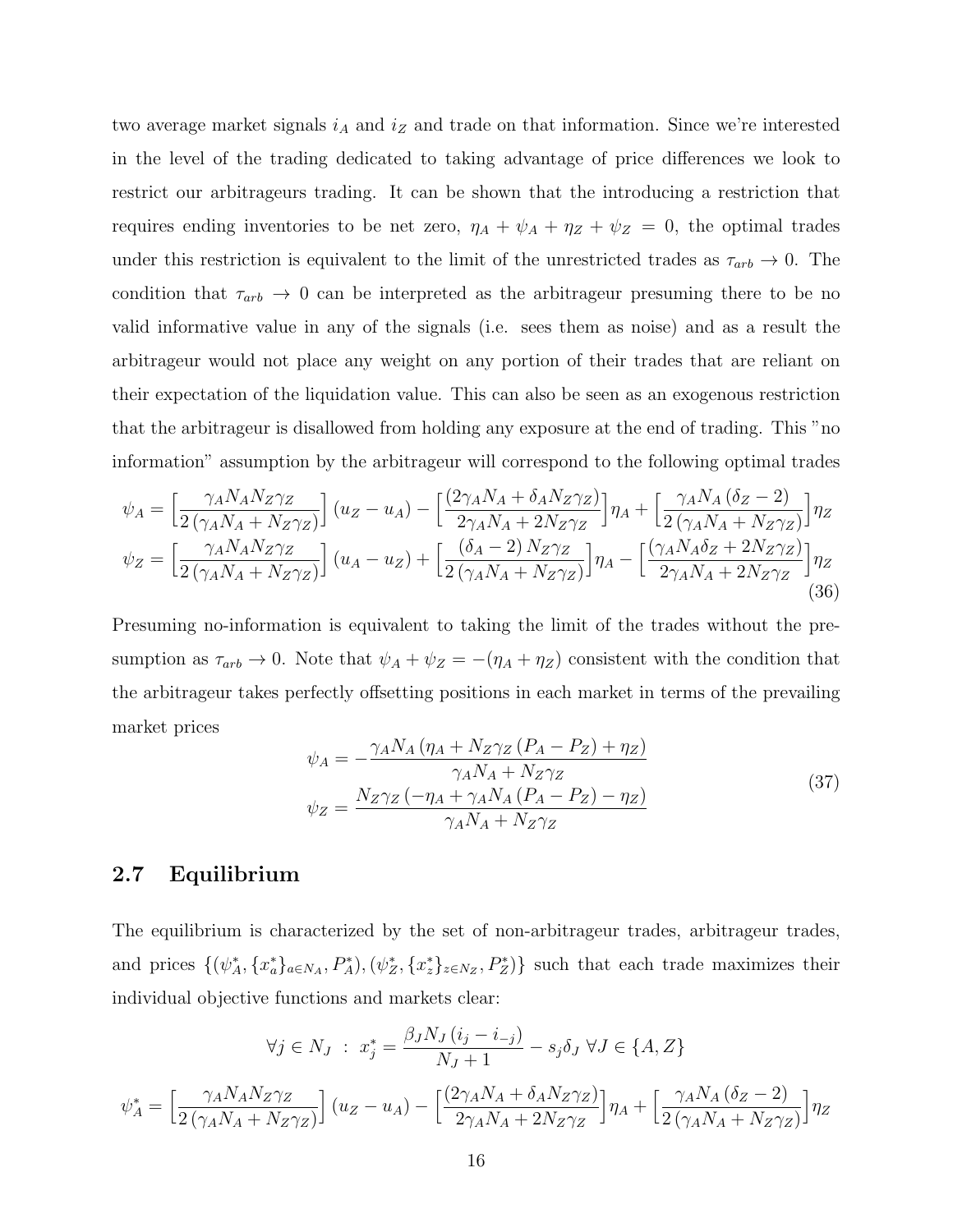$$
\psi_Z^* = \left[\frac{\gamma_A N_A N_Z \gamma_Z}{2\left(\gamma_A N_A + N_Z \gamma_Z\right)}\right] \left(u_A - u_Z\right) + \left[\frac{\left(\delta_A - 2\right) N_Z \gamma_Z}{2\left(\gamma_A N_A + N_Z \gamma_Z\right)}\right] \eta_A - \left[\frac{\left(\gamma_A N_A \delta_Z + 2N_Z \gamma_Z\right)}{2\gamma_A N_A + 2N_Z \gamma_Z}\right] \eta_Z
$$

Defining the optimal inferred signal  $i_{arb}^{J*}$  in market J by evaluating equation [27] at the arbitrageur trade  $\psi_j^*$  in [36]. Then given the set of signals  $\{i_1, i_2, ..., i_{N_J}\}$  in market J, the equilibrium market price in that market will be the average valuation using the implied signal  $i_{arb}^{J*}$  as well:

$$
P_J^* = \frac{1}{N_J + 1} \left( v_J(i_{arb}^{J*}) + \sum_{j=1}^{N_J} v_j(i_j) \right) = \frac{\tau_v^{1/2} (\tau^{1/2} + N_J \pi^{1/2})}{\tau_J} \left( \frac{1}{N_J + 1} i_{arb}^{J*} + \frac{N_J}{N_J + 1} i_J \right)
$$
  
where:  $i_{arb}^{J*} = i_J + \frac{(N_J + 1) (\delta_J \eta_J + \psi_J^*)}{\beta_J N_J}$ 

### 2.8 Trading Speed

Following Kyle, Obizhaeva, Wang (2017) we define the j-trader's target inventory,  $\phi_j$  as the level of inventory at which the trader would choose not to trade, given by solving for  $s_j$  such that  $x_j^* = 0$ .:

$$
\phi_j = \frac{\beta_J N_J \left( i_j - i_{-j} \right)}{\delta_J \left( N_J + 1 \right)}\tag{38}
$$

Doing this such allows us to rewrite the equilibrium trades as:

$$
x_j^* = \delta_J(\phi_j - s_j) \tag{39}
$$

Hence  $\delta_J$  can be interpreted as the "trading speed", or rate at which the j-traders adjust their current inventories towards their target levels. Clearly  $\delta_J \in (0,1)$ , since  $\delta_J > 1$  would mean that the j-trader is overshooting his target inventory level whilst  $\delta_J < 0$  would imply that they're trading away from their targets.  $\delta_J = 1$  corresponds to the perfect competition case since the invariance of the price to individual trades allows a trader to trade all the way to their targets immediately; and  $\delta_J = 0$  corresponds to the trivial no-trade result. Approaching the arbitrageurs trading in a similar fashion her target inventories in A and Z are:

$$
\phi_A = -\frac{\gamma_A N_A \left(\tau_{arb} \delta_Z \left(u_A - v_{arb}\right) + \rho N_Z \gamma_Z \left(u_A - u_Z\right)\right)}{\delta_Z \left(\delta_A \tau_{arb} + \rho \gamma_A N_A\right) + \rho \delta_A N_Z \gamma_Z}
$$
\n
$$
\phi_Z = \frac{N_Z \gamma_Z \left(\delta_A \tau_{arb} \left(v_{arb} - u_Z\right) + \rho \gamma_A N_A \left(u_A - u_Z\right)\right)}{\delta_Z \left(\delta_A \tau_{arb} + \rho \gamma_A N_A\right) + \rho \delta_A N_Z \gamma_Z}
$$
\n
$$
(40)
$$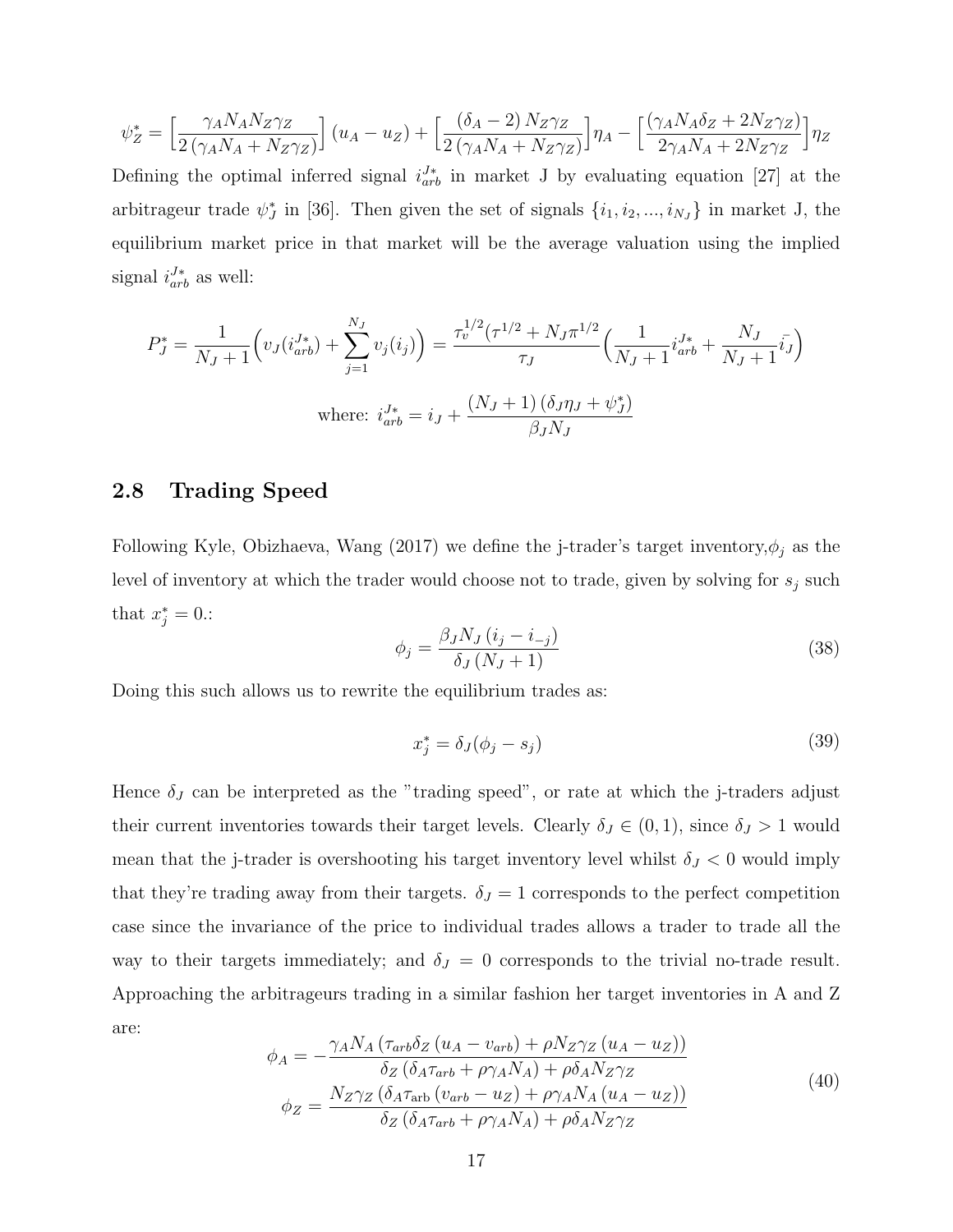Restricting our attention to the no-information case ( $\tau_{arb} \rightarrow 0$ ) simplifies the target inventories to:

$$
\phi_A = -\frac{\gamma_A n_A n_Z \gamma_Z (u_A - u_Z)}{\delta_A n_Z \gamma_Z + \gamma_A n_A \delta_Z} = \phi_{arb} \text{ and } \phi_Z = \frac{\gamma_A n_A n_Z \gamma_Z (u_A - u_Z)}{\delta_A n_Z \gamma_Z + \gamma_A n_A \delta_Z} = -\phi_{arb} \tag{41}
$$

Note that these target inventories are consistent with the no-information presumption's implication of zero net exposure in that  $\phi_A + \phi_Z = 0$ , which allows us to write  $\phi_A = \phi_{arb}$ and  $\phi_Z = -\phi_{arb}$ . We can think of  $\phi_{arb}$  as a measure of target depth of investment into the convergence trade by the arbitrageur. In the arbitrageur's case  $\phi_{arb}$  can be loosely interpreted as how deep of an investment into the convergence trade they'd like to make if their trading did not effect the prevailing prices. When  $\phi_{arb} = 0$  we can interpret it as the arbitrageur as wanting to close out of their positions in the markets, something that'll happen whenever  $u_A = u_Z$  so there's no difference in the average non-arbitrageur valuations in either market. This makes sense since without any disagreement between the markets, engaging in the convergence trade would return no profits and the arbitrageur would want to correct any existing imbalances in inventories so to net out her exposure. A variable of interest is how this depth of target investment changes with the equilibrium trading speeds in each market:

$$
\partial_{\delta_A} \phi_{\rm arb} = \frac{N_A N_Z^2 (u_A - u_Z) \gamma_A \gamma_Z^2}{(N_Z \gamma_Z \delta_A + N_A \gamma_A \delta_Z)^2}, \ \partial_{\delta_Z} \phi_{\rm arb} = \frac{N_A^2 N_Z (u_A - u_Z) \gamma_A^2 \gamma_Z}{(N_Z \gamma_Z \delta_A + N_A \gamma_A \delta_Z)^2}
$$
(42)

Presuming without any loss in generality that  $u_A < u_Z$  the level of target investment decreases in the trading speed in each market. Rewriting the arbitrageur's optimal trades in the similar form  $\psi_J^* = d_J(\phi_J - \eta_J)$  and solving for  $d_J$  returns the relatively messy equations:

$$
d_{A} = \frac{(\delta_{A}N_{Z}\gamma_{Z} + \gamma_{A}N_{A}\delta_{Z})\left(\gamma_{A}N_{A}\left(2\eta_{A} + N_{Z}\gamma_{Z}\left(u_{A} - u_{Z}\right) - \left(\delta_{Z} - 2\right)\eta_{Z}\right) + \delta_{A}\eta_{A}N_{Z}\gamma_{Z}\right)}{2\left(\gamma_{A}N_{A} + N_{Z}\gamma_{Z}\right)\left(\gamma_{A}N_{A}\left(N_{Z}\gamma_{Z}\left(u_{A} - u_{Z}\right) + \eta_{A}\delta_{Z}\right) + \delta_{A}\eta_{A}N_{Z}\gamma_{Z}\right)}
$$
\n
$$
d_{Z} = \frac{(\delta_{A}N_{Z}\gamma_{Z} + \gamma_{A}N_{A}\delta_{Z})\left(\gamma_{A}N_{A}\left(N_{Z}\gamma_{Z}\left(u_{A} - u_{Z}\right) - \delta_{Z}\eta_{Z}\right) + N_{Z}\gamma_{Z}\left(\left(\delta_{A} - 2\right)\eta_{A} - 2\eta_{Z}\right)\right)}{2\left(\gamma_{A}N_{A} + N_{Z}\gamma_{Z}\right)\left(\gamma_{A}N_{A}\left(N_{Z}\gamma_{Z}\left(u_{A} - u_{Z}\right) - \delta_{Z}\eta_{Z}\right) - \delta_{A}N_{Z}\gamma_{Z}\eta_{Z}\right)}
$$
\n
$$
\tag{43}
$$

The important thing to keep in mind about  $d_A$  and  $d_Z$  is that neither is equal to  $\delta_A$  or  $\delta_Z$ .

### 2.9 Price Differences

The law of one price would imply that  $P_Z - P_A = 0$  so naturally we'd be interested if this price difference increases or decreases with the arbitrageur's trading, and how the arbitrageur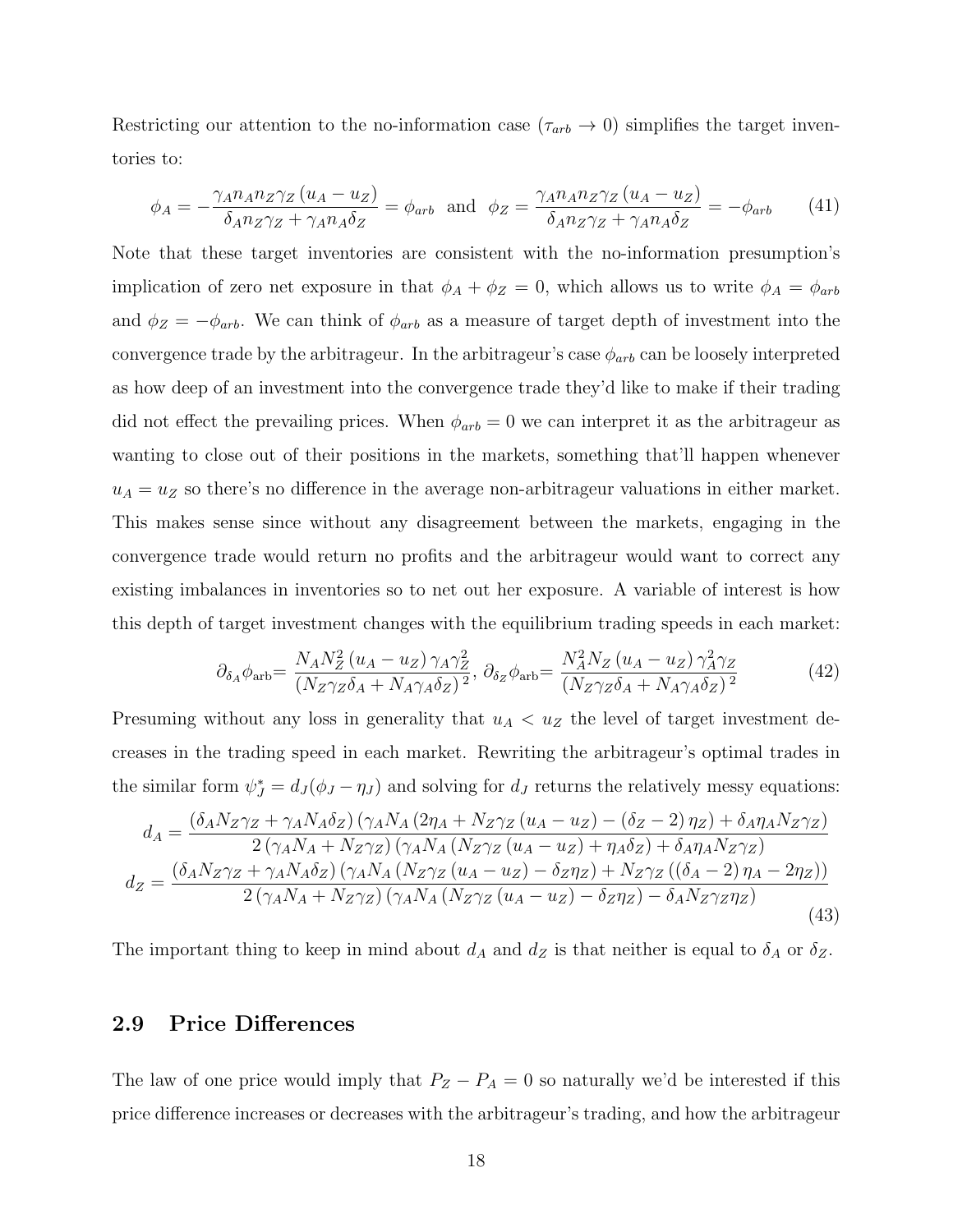would have to trade in order to cause the prices to converge. We first consider the case when the arbitrageur does not trade in either market nor holds any inventory so in effect this case corresponds to when there's no arbitrageur.

$$
Price Difference Without Arbitrageur: P_Z^0 - P_A^0 = u_Z - u_A \tag{44}
$$

An interesting result is that the price difference when incorporating the optimal arbitrageur trades is invariant to whether or not its restricted by the no-information assumption or not.

$$
P_Z^* - P_A^* = \frac{1}{2} (u_Z - u_A) + \frac{1}{2} \left( \frac{\delta_Z}{N_Z \gamma_Z} \eta_Z - \frac{\delta_A}{\gamma_A N_A} \eta_A \right)
$$
(45)

When the arbitrageur begins with no initial inventory in either market  $\eta_A = \eta_Z = 0$  then the price difference is halved by the arbitrageur's trades and the arbitrageur's trading does indeed help to bring the prices closer to the law of one price. As for the question of how the arbitrageur would have to trade in order to cause the prices to converge it's convenient to view the trades in the form  $\psi_J = d_J (\phi_J - \eta_J)$ . When the arbitrageur adjusts their inventories towards their targets at their optimal rates  $d_A$  and  $d_Z$ , the price difference is [45] however were the arbitrageur to trade at the prevailing trading speed in each market instead, so  $\psi_A = \delta_A(\phi_{arb} - \eta_A)$  and  $\psi_Z = \delta_Z(-\phi_{arb} - \eta_Z)$  the resulting price difference would be 0. So if the arbritrageur trades towards her target inventories in each market at the same rate at which the non-arbitrageur traders do, there will be no price gap, so its the fact that they do not trade towards their real target inventories at the prevailing market speeds that keeps the prices from converging due to the arbitrage trade. This is the result of the arbitrageur exercising her monopolist power over her privileged position. Though the price difference does crucially rely on the arbitrageur's initial inventories namely if  $\frac{\delta_Z}{N_Z \gamma_Z} \eta_Z - \frac{\delta_A}{N_A \gamma}$  $\frac{\delta_A}{N_A\gamma_A}\eta_A \geq u_Z - u_A$  then the prices would diverge rather than converge. Without any loss of generality let's presume that  $u_Z > u_A$  so that intuitively the arbitrageur trades would cause a price divergence if her position in the "overpriced" asset Z is sufficiently more long than her preexisting position in the "underpriced" asset A. The degree to which the initial inventories have to differ is driven by the prevailing trading speeds in each market. In this one-period model we take the initial inventories as exogenously given, in order to examine how an arbitrageur would even find themselves in such a position endogenously a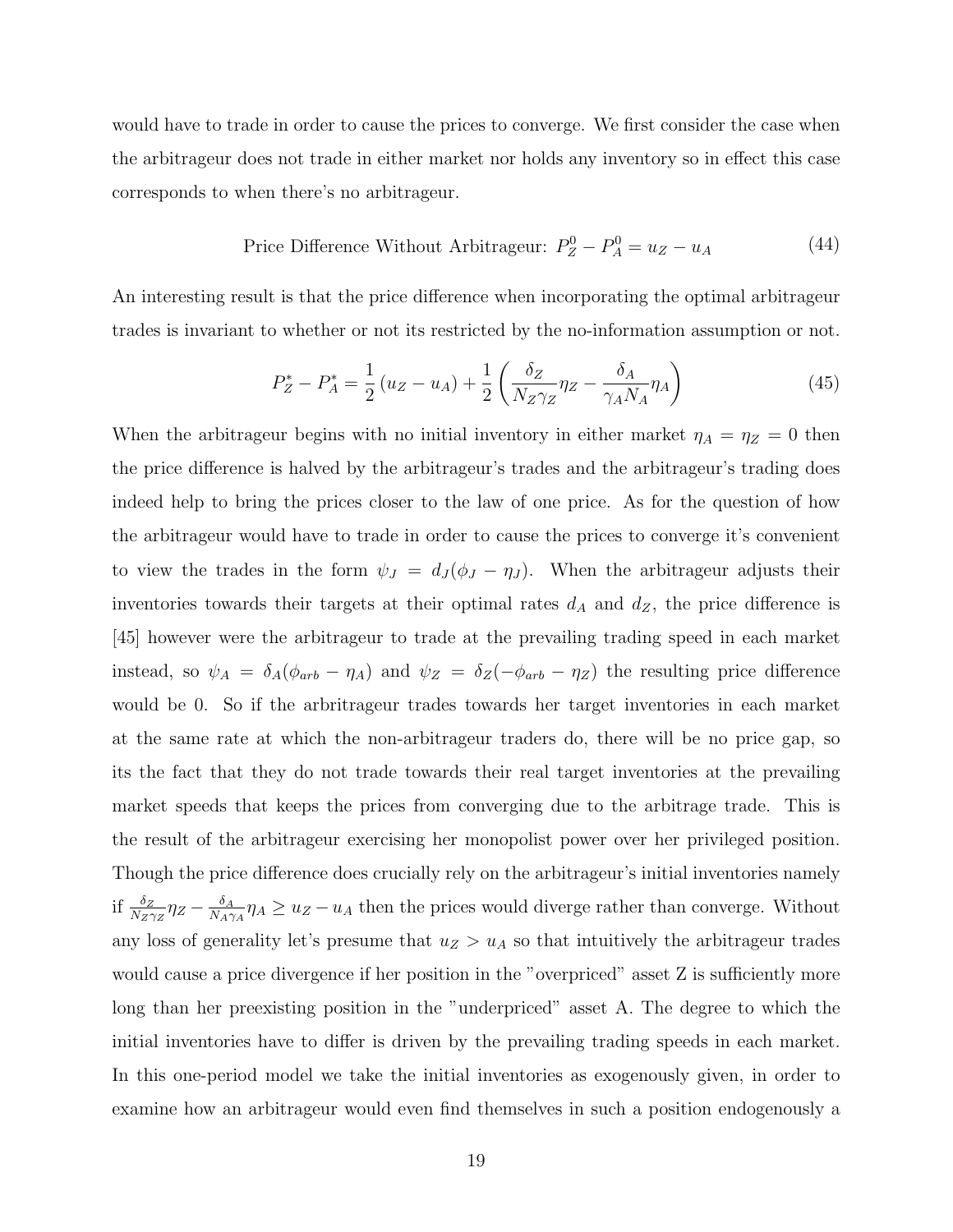multi-period model is needed, something we explore next, and then in a simple two period setup in the proceeding sections.

# 3 General Multiperiod Model

In this generalization of the single period model structure, at the beginning of each period the traders observe a noisy signal about the fundamental value and trade on that signal knowing that there's some probability that the liquidation value will be revealed at the end of trading otherwise it'll be revealed later and they start a new round of trading with new signals. We assume a T-finite set of liquidation values  $\{v_1, v_2, ..., v_T\}$  where each is identically independently normally distributed,  $v_t \sim N[0, \tau_v^{-1}]$ . At the beginning of each trading round each non-arbitraguer trader observes a noisy signal of the form  $j \prec i_{j,t}$  =  $\tau_i^{1/2}$  $j_1^{1/2}\tau_v^{1/2}v_t + e_{j,t}$ , where  $e_{j,t} \sim N[0,1]$ ; the error terms in the signals are i.i.d. across the traders as well as across time. The assumption that the varying liquidation values are independently distributed is a simplifying assumption which may not need be the case, in a possible extension in which the liquidation values are correlated the correlation coefficients between  $v_t$  and all  $v_{t=n}$ ,  $n > 0$  would determine the rate of signal decay. Viewed in this light the independence of liquidation values means that we're treating the informativeness of the signals as short lived and decay immediately.

After a liquidation value is revealed the game ends, for each trading round t there exists some probability  $p_t$  that the liquidation value  $v_t$  will be revealed at the end of round t and the game ends after round t. Conditional on reaching round t the probability of the game ending after that round is given by  $q_t$  (so with probability of  $(1 - q_t)$  the game continues). So  $p_t = q_t \prod_{k=1}^{t-1} (1 - q_k)$ . Having  $q_T = 1$  means that the game will end by round T with certainty since the probability of continuing to round  $T+1$  is zero. These probabilities are common knowledge. The finites turn-based nature of the generalized model means that it can be solved through backward induction.

Imagine you found yourself at the start of round T and it's common knowledge the liquidation value  $v<sub>T</sub>$  will be revealed at the end of trading, clearly the decision problem being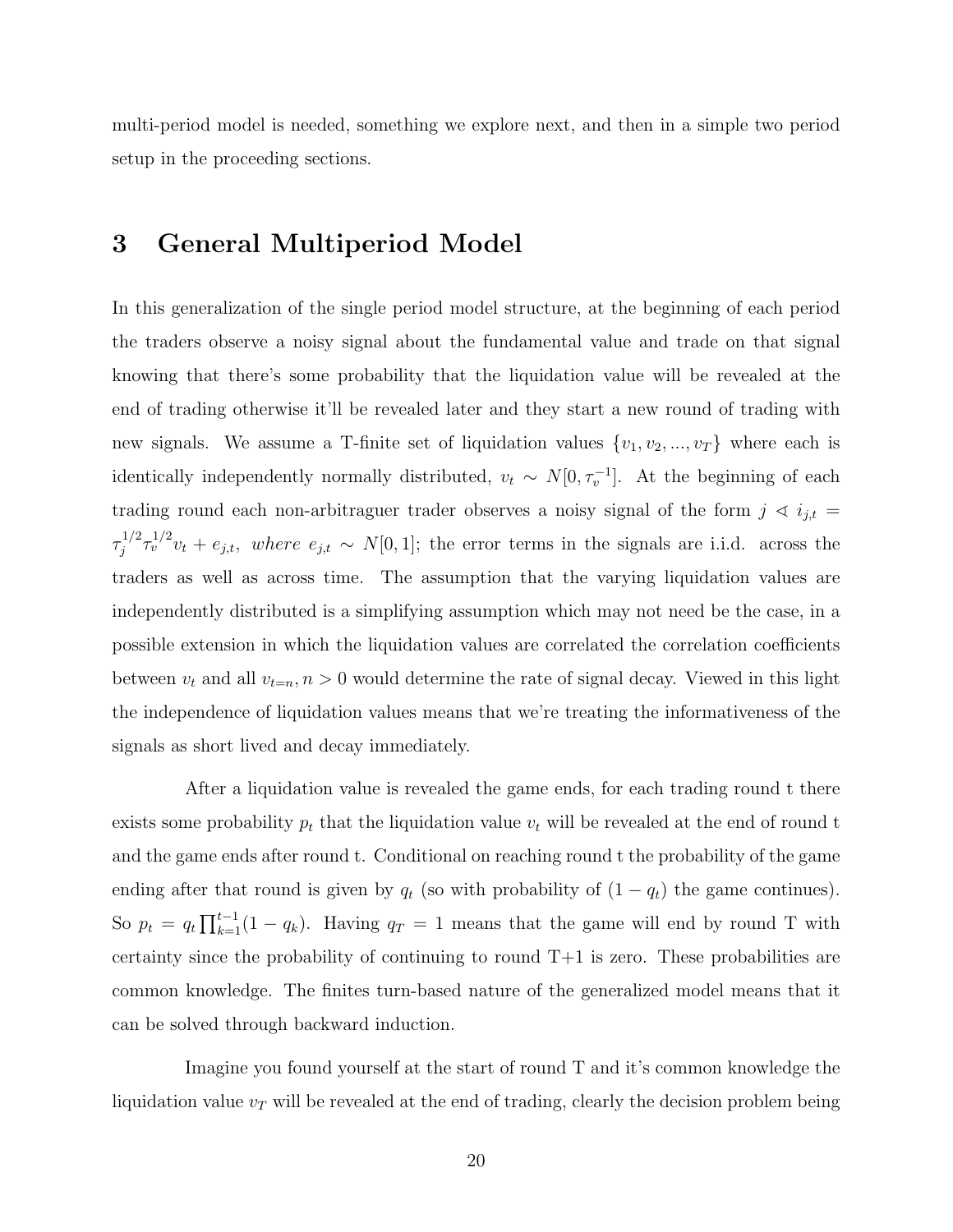faced here is identical to the one in the single period model. Since we've already solved the single period model, we already know the optimal trading strategies employed at time T. For the arbitrary j-trader define the potential objective function at time t as:

$$
o_{j,t} = v_{j,t}(x_{j,t} + s_{j,t}) - x_{j,t}P_{J,t} - \sum_{n=1}^{t-1} x_{j,n}P_{J,n} - \frac{\rho}{2\tau_J}(x_{j,t} + s_{j,t})^2
$$
(46)

Where the period t inventory  $s_{j,t}$  is the consequence of their initial inventory and history of trades  $s_{j,t} = s_{j,1} + \sum_{n=1}^{t-1} x_{j,n}$ . At time T the j-trader's objective function is equal to  $o_{j,T}$ , rolling back one period to T-1 the j-trader knows that there's a probability  $q_{T-1}$  that they'll receive a payoff according to  $o_{j,T}$  and of  $(1-q_{T-1})$  that  $v_{T-l}$  will not be revealed and will thus implement the known optimal single period trading strategy next turn. Not knowing what the period T signals will be, the j-trader instead takes the expected payoff implementing that trading strategy, so  $obj_{j,T-1} = (q_{T-1})o_{j,T-1} + (1 - q_{j,T-1})\langle o_{j,T} \rangle$ . More generally the j-trader trades  $x_{j,t}$  at time t in order to maximize:

$$
obj_{j,t} = (q_t)o_{j,t} + (1 - q_{j,t})\langle obj_{j,t+1} \rangle \tag{47}
$$

As in the single period model the linear trade conjecture is made by the traders, so they believe that in every turn traders trade according to  $x_{j,t} = \beta_{J,t} i_{j,t} - \gamma_{J,t} P_{J,t} - \delta_{J,t} s_{j,t}$ ,  $\forall t \in$  $\{1, 2, ..., T\}$ . Since at the last period T the game reduces to the single period model the optimal j-traders trades correspond to that in [23] and the coefficients [22].

#### 3.1 Trading Speed Invariance

The transition from a static single period model to that of a dynamic multiperiod model introduces added complexity to the equilibrium trading strategies. For some intuition consider the case of  $\gamma_{J,t}$ , recall that  $\gamma_{J,t}$  denotes the sensitivity of  $x_{j,t}$  to the prevailing price in that market at that time  $P_{J,t}$ . At time T it's known with certainty that  $P_{J,T} \to v_T$  with certainty, whereas at time t there's a  $q_t$  chance that  $P_{J,t} \to v_t$  otherwise  $P_{J,t} \to P_{J,t+1}$  and  $P_{J,t+1}$  is unknown at time t when the decision on  $x_{j,t}$  needs to be made, so it naturally makes sense that  $\gamma_{J,t} \neq \gamma_{J,t'}$ . A similar argument follows with the signal coefficient  $\beta_{J,t}$ , which results in the term  $u_{J,t} = \frac{\beta_{J,t} i_{J,t}}{\gamma_{J,t}}$  $\frac{J_t t^i J_t t}{\gamma_{J,t}}$  reflecting a dampened average of the valuations, i.e. the weights on the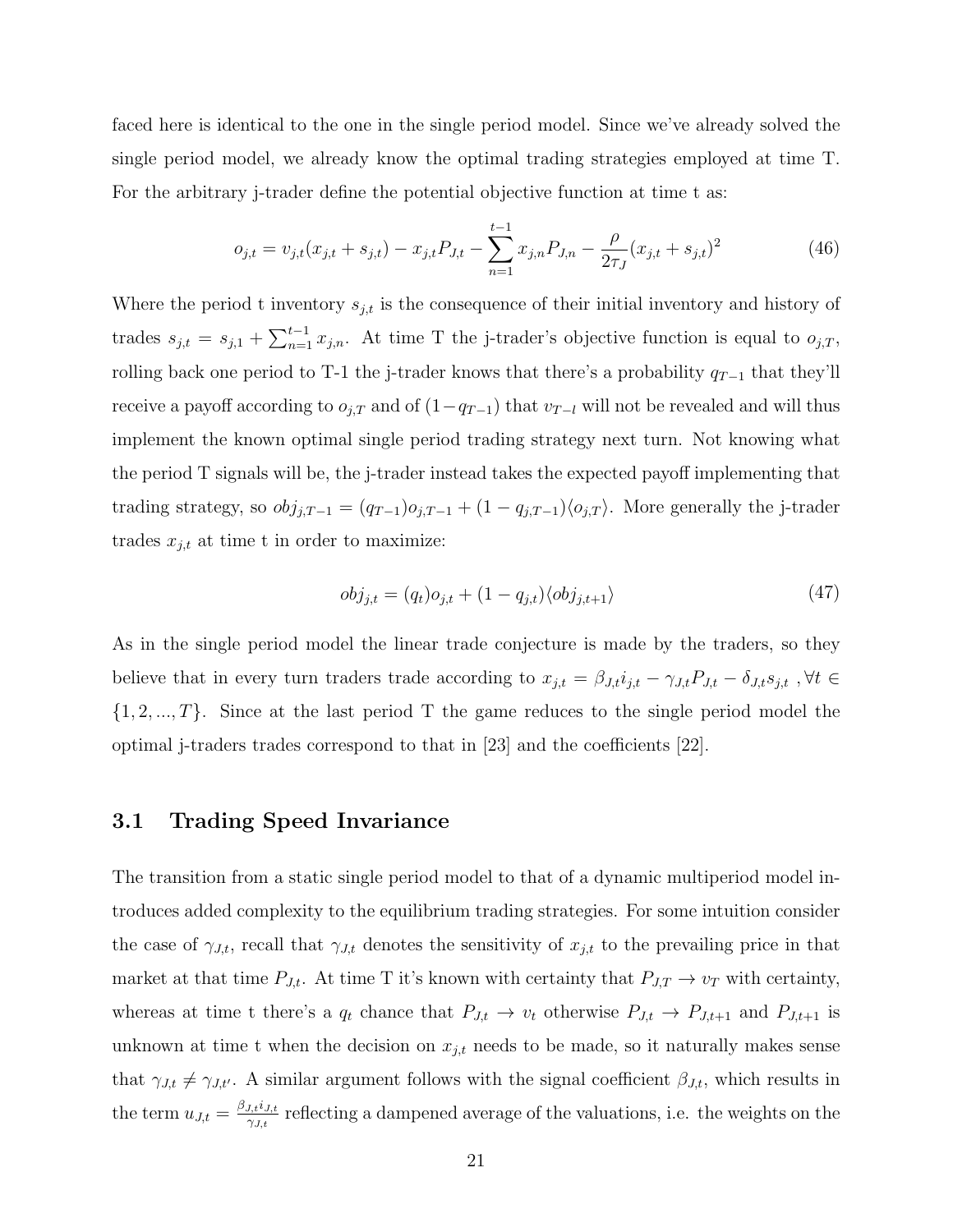individual valuations sum up to a quantity less than one, this is similar to the price dampening described in Kyle, Obizheava, Wang (2017) though they described it with a continuous trading model. In their continuous trading model they limit their problem to linear trading solutions where the trading coefficients are presumed to be constant; interestingly in our multiperiod generalization that assumption is not made and the trading trading coefficients do vary, with the exception of  $\delta_J$ . In other words it turns out that  $\delta_{J,1} = \delta_{J,2} = ... = \delta_{J,T}$ .

Derivation of Trading Speed Invariance: We begin with the invariance result which is obtained by evaluating the final round's objective function with the optimal trades then taking its expectation and plugging it into equation [47]. Doing the same at time T-1 we get to the T-1 objective function, and solve for the coefficients by matching with the optimal trades for time T-1, T-2, and so on. One finds that the trade coefficient for private signals  $\beta_{J,T-n}$  is given by:

$$
\beta_{J,T-n} = \frac{q_{T-n}}{\mu_{J,T-n}} \beta_{J,T} \tag{48}
$$

And the trading speed can always be written as:

$$
\delta_{J,T-n} = \frac{\mu_{J,T-n}\rho(N_J-1)\beta_{J,T-n}}{N_J(\rho\beta_{J,T-n} + q_{T-n}\pi^{1/2}\tau_v^{1/2}) + q_{T-n}\pi^{1/2}\tau_v^{1/2}}
$$
(49)

Substituting [48] into [49] the  $q_{T-n}$ 's and  $\mu_{J,T-n}$ 's cancel out and  $\delta_{J,T-n}$  becomes constant:

$$
\delta_{J,T-n} = \frac{\rho(N_J+1)\beta_{J,T}}{N_J(\rho\beta_{J,T} + \pi^{1/2}\tau_v^{1/2}) + \pi^{1/2}\tau_v^{1/2}} = \frac{N_J(\tau^{1/2} - 2\pi^{1/2}) - \tau^{1/2}}{N_J(\tau^{1/2} - \pi^{1/2})} = \delta_J
$$
(50)

Where the variable  $\mu_{J,T-n}$  evolves according to the backward recursion formula:

$$
\mu_{J,T-n} = 1 + (1 - q_{T-n})(\delta_J - 2)\delta_J(\mu_{J,T-n+1} + (1 - q_{T-n}))
$$
\n(51)

And the price trade coefficient:

$$
\gamma_{J,T-n} = \frac{\tau_J}{q_{T-n}(\tau^{1/2} + N_J \pi^{1/2})} \beta_{J,T-n}
$$
  
\n
$$
n \in \{0, 1, ..., T-1\}
$$
\n(52)

**Outline of**  $\delta$  **Invariance Proof.** Intuitively we solve the last objective function at time T to get the time T coefficients, we then move from the time T objective to the time T-1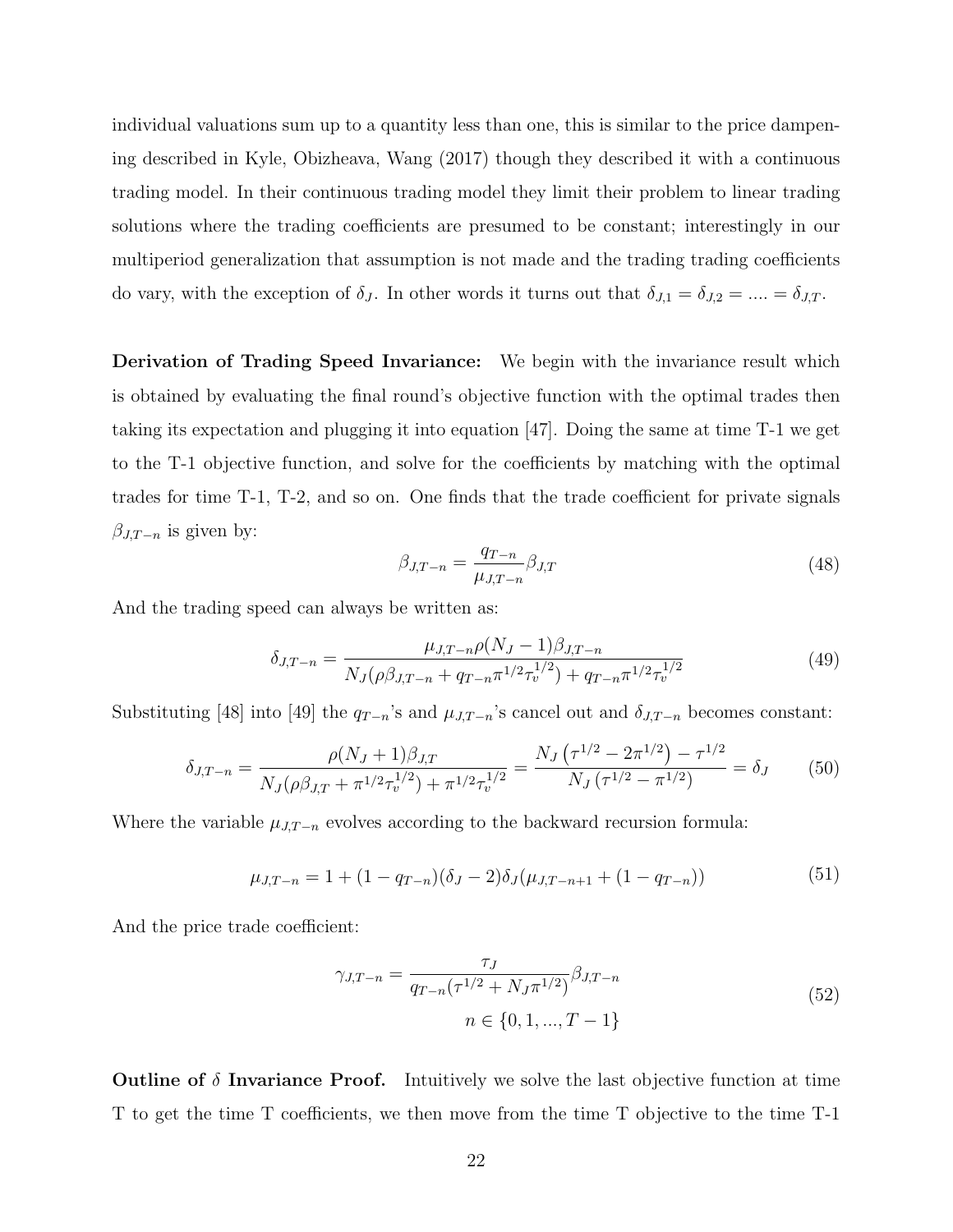objective according [47] and solve for the T-1 coefficients. If we presume that  $x_{j,T-n-1} =$  $\beta_{J,T-n-1}i_{j,T-n-1}-\gamma_{J,T-n-1}P_{J,T-n-1}-\delta_{J,T}s_{J,T-n-1}=\frac{\beta_{J,T-n-1}N_J(i_{j,T-n-1}-i_{-j,T-n-1})}{N_J+1}-s_{j,T-n-1}\delta_{J,T-n-1}$ where  $s_{j,T-n-1} = s_{J,T-n} + x_{j,T-n}$  maximizes  $obj_{j,T-n-1}$ , ommitting the algebra, evaluating  $obj_{j,T-n} = (q_{T-n})o_{j,T-n} + (1 - q_{T-n})\langle obj_{j,T-n-1} \rangle$  at  $x_{j,T-n-1}$  and simplifying yields:

$$
obj_{j,T-n} = \frac{x_{j,T-n}}{2N_J \gamma_{J,T-n} \tau_J} \Big[ -2(x_{j,T-n} + \delta_{J,T-n} s_{j,T-n}) \tau_J
$$
  
+
$$
N_J \big( (-1 - 2(-1 + q_{T-n}) \delta_{J,T} + (-1 + q_{T-n}) \delta_{J,T}^2) (2\rho s_{j,T-n} \gamma_{J,T-n} + \rho x_{j,T-n} \gamma_{J,T-n})
$$
  
-
$$
2i_{-j,T-n} \beta_{J,T-n} \tau_J + 2q_{T-n} \tau^{1/2} \tau_v^{1/2} \gamma_{J,T-n} i_{j,T-n}) + 2q_{T-n} \pi^{1/2} \tau_v^{1/2} N_J^2 \gamma_{J,T-n} i_{-j,T-n} \Big]
$$
  
+
$$
g
$$

Where g is not effected by  $x_{j,T-n}$  and thus has no bearing on the choice of  $x_{j,T-n}$ . Solving by FOC will yield  $x_{j,T-n}^*$  and by plugging in  $-\partial_{P_{J,T-n}}[x_{j,T-n}^*]$  for  $\gamma_{J,T-n}$  (by matching with the LTC) into the delta matching equation  $\delta_{J,T-n} = -\partial_{s_{j,T-n}}[x_{j,T-n}^*]$  returns:

$$
\delta_{J,T-n} = \frac{\rho(N_J - 1)\beta_{J,T-n}(-1 - 2(-1 + q_{T-n})\delta_{J,T} + (-1 + q_{T-n})\delta_{J,T}^2)}{N_J(\rho\beta_{J,T-n}(-1 - 2(-1 + q_{T-n})\delta_{J,T} + (-1 + q_{T-n})\delta_{J,T}^2) - q_{T-n}\pi^{1/2}\tau_v^{1/2}) - q_{T-n}\pi^{1/2}\tau_v^{1/2}}
$$
\n(54)

Which corresponds to equation [49] which reduces to [50]. Since this result holds for  $n = 1$ it holds for all values  $n \in \{1, ..., T - 1\}$  via induction.

Since  $\delta_T = \delta_{T-1}$  it would make sense that if  $\delta$  turned out to be invariant to the set of operations we executed to get from the time T objective to the time T-1 coefficients then it should also be invariant when we apply the exact same set of operations to get from the T-1 objective to the T-2 coefficients and indeed when manually working out the algebra that's what is found. The attempt to give structure to the evolution of coefficients from one period to the next results in the equations  $[48]$ ,  $[49]$ ,  $[50]$ ,  $[51]$ ,  $[52]$ .

# 4 2-Period Example

So far the arbitrageurs optimal trades in every case thus examined are in the direction of price correction, she would never willingly make trade in the direction of price divergence. Even in the multiperiod model if  $u_{A,T-1} < u_{Z,T-1}$  she may trade to acquire a positive position in A and a negative position in Z only to have  $u_{A,T} > u_{Z,T}$  in this case her inventory effects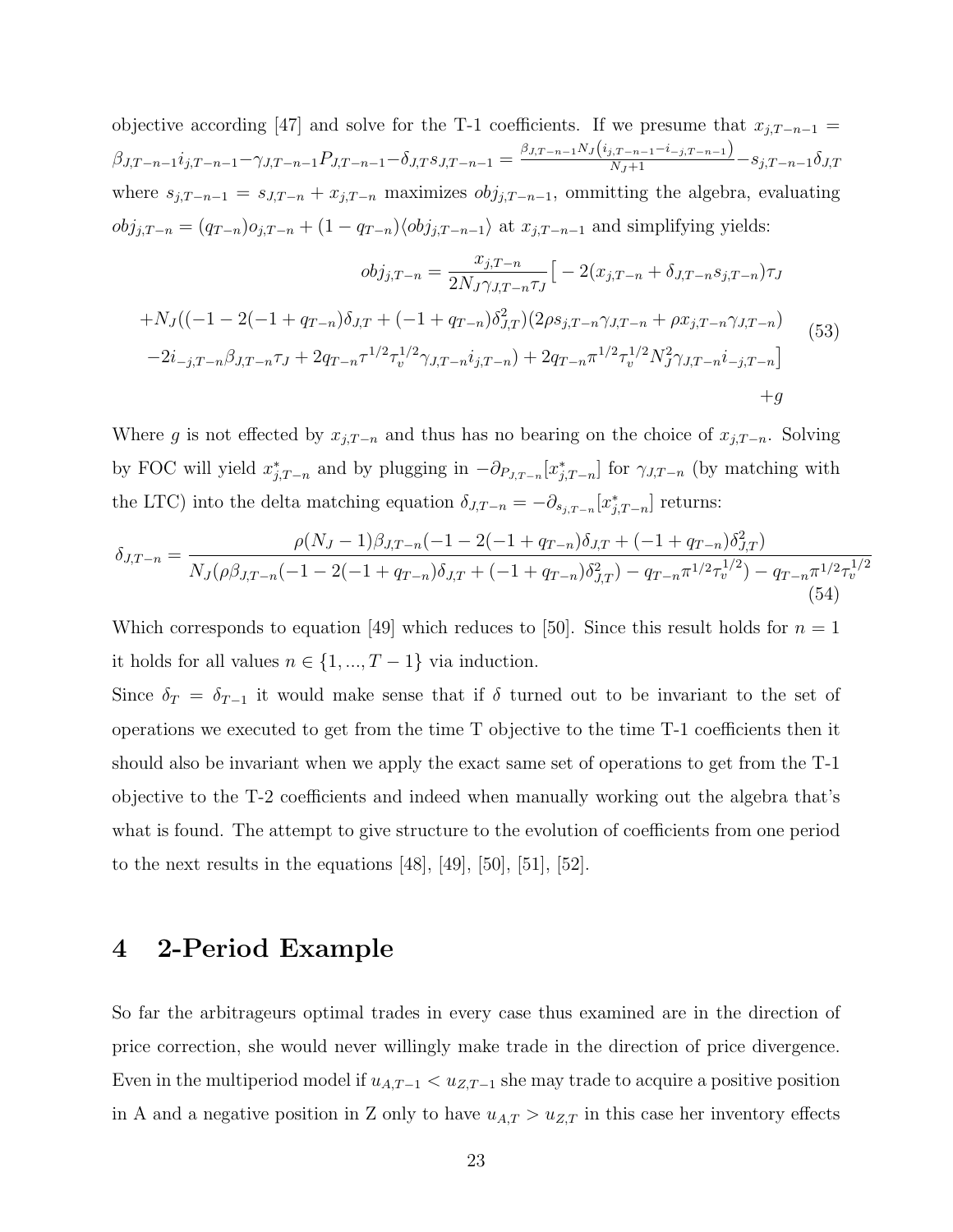could serve to cause a price divergence though she would trade aggressively to reverse her positions in A and Z, and the divergent prices serve to help subsidize her aggressive trading. Depending on the sensitivities of each market (faster markets a less sensitive and hence allow more aggressive trading) she can decide how much, if at all to shade her trades across time.

For illustrative purposes we consider a simple, specialized case of the multiperiod model restricted to two periods a short term  $t = 1$  and a long term  $t = 2$  with a perfectly competitive market in the initially overpriced asset Z:  $u_{Z,1} > u_{A,1}$ , in other words  $N_Z \to \infty$ so  $\delta_Z \rightarrow 1$  and the arbitrageur's trades and inventory effects are nonexistent. Meanwhile the market in the initially underpriced asset A is less than perfectly competitive  $N_A < \infty$ , so  $\delta_A \in (0,1)$ . The case that  $N_J \to \infty$  implies that  $\delta_J \to 1$  is the result of Kyle Obizhaeva, & Wang's (2017) second theorem.

The arbitrageur begins with no initial inventory in either asset  $\eta_{Z,1} = \eta_{A,1} = 0$ and takes on a short position in asset Z,  $\psi_{Z,1} = -\psi_1$ , that is offset by a long position in A,  $\psi_{A,1} = \psi_1$ . There's a probability  $p \in (0,1)$  that the prices will converge in the short term which will happen when the liquidation value  $v_1$  is revealed. If the prices do not converge in the short term then they'll converge in the long term, if however the prices in market Z rise further before the converge takes place then the arbitrageur will incur "temporary" losses, these temporary losses effect the arbitrageur subsequent trades through the simple constraint requiring the arbitrageur to cover any temporary losses through trading in A.

$$
(P_{Z,2} - P_{Z,1})(-\psi_1) - \psi_{A,2}P_{A,2} \ge 0
$$
\n<sup>(55)</sup>

It should be noted that the no-information assumption is crucial here since the price in the market with an infinite population is certain to converge to the true value and so the arbitrageur would simply trade in that direction rather than deal with the offsetting positions required in a convergence trade. So the prevailing market price in the Z market would seem to completely random to the arbitrageur.

If the price in Z rises in the second period then the constraint would bind and  $\psi_{A,2} = \frac{(P_{Z,2}-P_{Z,1})}{P_{A,2}}$  $\frac{p_2 - P_{Z,1}}{P_{A,2}}(-\psi_1)$ , since the price in Z is symmetrically distributed centrally at zero the probability of the constraint binding is  $1/2$ . Were the constraints not bind the optimal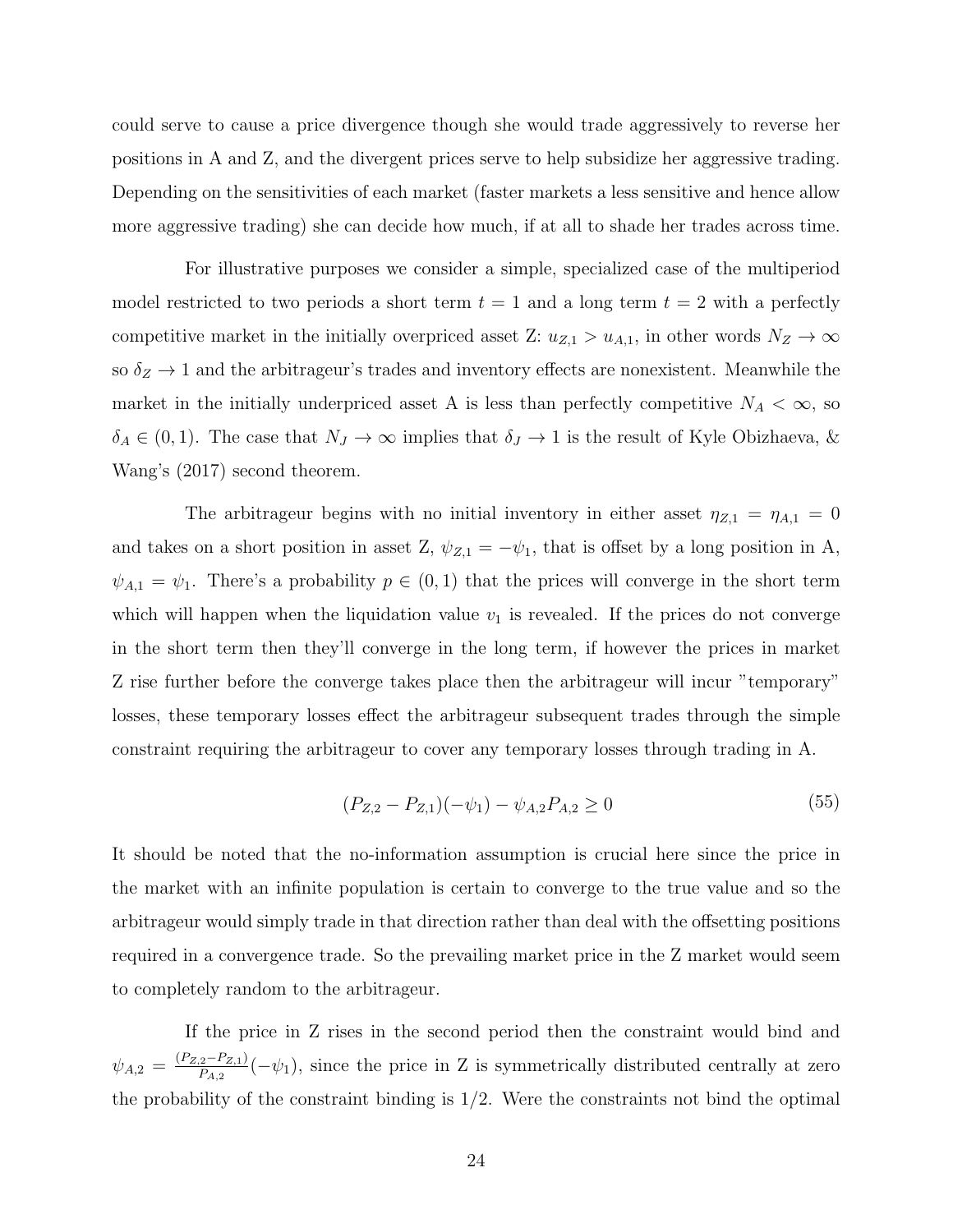trades would be:

$$
\psi_{A2} = \frac{1}{2} (n_A \gamma_{A2} (P_{Z2} - u_{A2}) - \psi_1 \delta_{A2})
$$
  

$$
\psi_{Z2} = \frac{1}{2} (n_A \gamma_{A2} (u_{A2} - P_{Z2}) + \psi_1 \delta_{A2})
$$
 (56)

If the constraint binds the optimal trades would be:

$$
\psi_{A2} = \frac{1}{2} \left( n_A \gamma_{A2} \sqrt{\frac{4\psi_1 \left( P_{Z1} - P_{Z2} \right)}{n_A \gamma_{A2}} + \left( \frac{\psi_1 \delta_{A2}}{n_A \gamma_{A2}} + u_{A2} \right)^2} - n_A \gamma_{A2} u_{A2} - \psi_1 \delta_{A2} \right) \tag{57}
$$
\n
$$
\psi_{Z,2} = -\psi_{A,2}
$$

The object of interest is the price gap, so we look at hoe it is effected by changes in the market speed in A,  $\delta_A$ . Taking derivatives of  $(P_{Z,2} - P_{A,2})$  evaluated in the constrained case:

$$
\partial_{\delta_A} (P_{Z2} - P_{A2}) = -\frac{1}{2} n_A \psi_1 \gamma_{A2} \left( \frac{u_{A2}}{\sqrt{4n_A \psi_1 \gamma_{A2} (P_{Z1} - u_{Z2}) + u_{A2}^2}} + 1 \right) \tag{58}
$$

and in the unconstrained case:

$$
\partial_{\delta_A} (P_{Z2} - P_{A2}) = -n_A \psi_1 \gamma_{A2} \tag{59}
$$

Note that the two derivatives are negative, since  $\delta_Z = 1$  and  $\delta_A \in (0, 1)$ , a rise in the trading speed in A corresponds to a drop in the difference in trading speeds, in this context  $\delta_A \uparrow \Leftrightarrow$  $\delta_Z - \delta_A \downarrow$ . When  $\delta_Z - \delta_A \uparrow$  the price difference  $P_{Z,2} - P_{A,2} \uparrow$  and since  $\frac{4(P_{Z,1} - P_{Z,2})}{N_A \gamma_{A,2}} \psi_{A,1} < 0$  $\partial_{\delta_A} (P_{Z,2} - P_{A,2})|_{constrained} < \partial_{\delta_A} (P_{Z,2} - P_{A,2})|_{unconstrained}$ 

# 5 Possible Empirical Tests

Going forward one hopes to empirically test the comparative statics implied by the model namely that the wider the gap in trading speed between two markets, the lower will be any arbitrage activity between the two. There are two major issues in taking the model to the empirical side, the first and most obvious is the question of how one measures trading speed. If I want to hold 100 shares of xyz and go out and by 20 shares a day for the next 5 days my  $\delta$  is equal to 0.2, but note that those trades would be indistinguishable from the case of someone wanting to hold 200 shares of xyz and by 20 shares a day for the next 10 days, i.e.  $\delta = 0.1$ . Since as a researcher all thats available is the trade data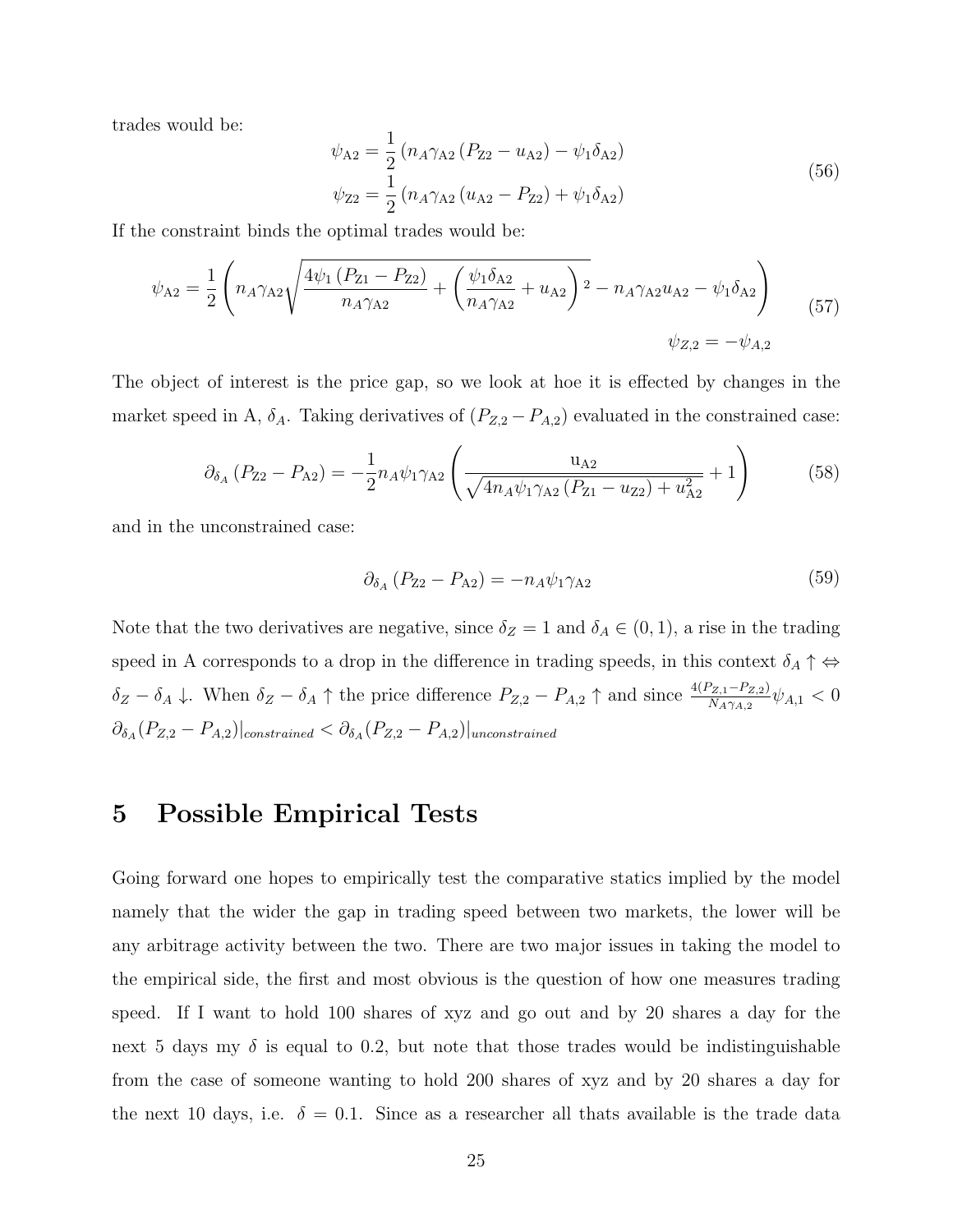and not the target inventories it does not seem clear how one would estimate trading speed from the data. In order to deal with this I would propose using the methodology proposed Kyle & Obizhaeva's (2015,2016,2017) recent work concerning their empirical hypothesis of market microstructure invariance and the application of dimensional analysis. If their market microstructure invariance hypothesis are assumed then deep lying model characteristics like the trade of speed are to be proportional to certain transformations of readily accessible trade data such as volatility, volume, and price. When viewed with one eye on this kind of analysis the time invariance of trading speed in our model is a great result as it satisfies their invariance hypothesis.

Having a presumably acceptable empirical methodology for estimating trading speed from trading data we now need instances where we can test the model's implication that mispricings will be higher the greater the difference in trading speeds. This presents a whole new mess of issues, because one would need to find instances which could be considered mispricings. For a clean test one would find a set of clear mispricings like those surveyed in Lamont & Thaler (2003). Using their methodology on equity carve-outs one could first presumably expand their sample by using more current instances as well and obtain trading data on the carve-out stock and the stock of the parent company in the time surrounding the carve-out and measure to what extent the differences in the trading speeds in the two markets explain the variation in the mispricings.

# 6 Conclusion

Considering the textbook case of a mispricing where the same asset is being traded at different prices in different markets. The no arbitrage argument follows that arbitrageurs will buy in the lower priced market, causing the price to rise, and sell in the higher priced market, causing the price to fall, the two effects together serve to diminish the mispricing. In reality we still observe instances of mispricings and are fascinated by them. There are broadly two ways we try to explain these anomalies, the first is to show that wasn't an anomaly at all, though they may look similar if A is exposed to some risk factor that Z is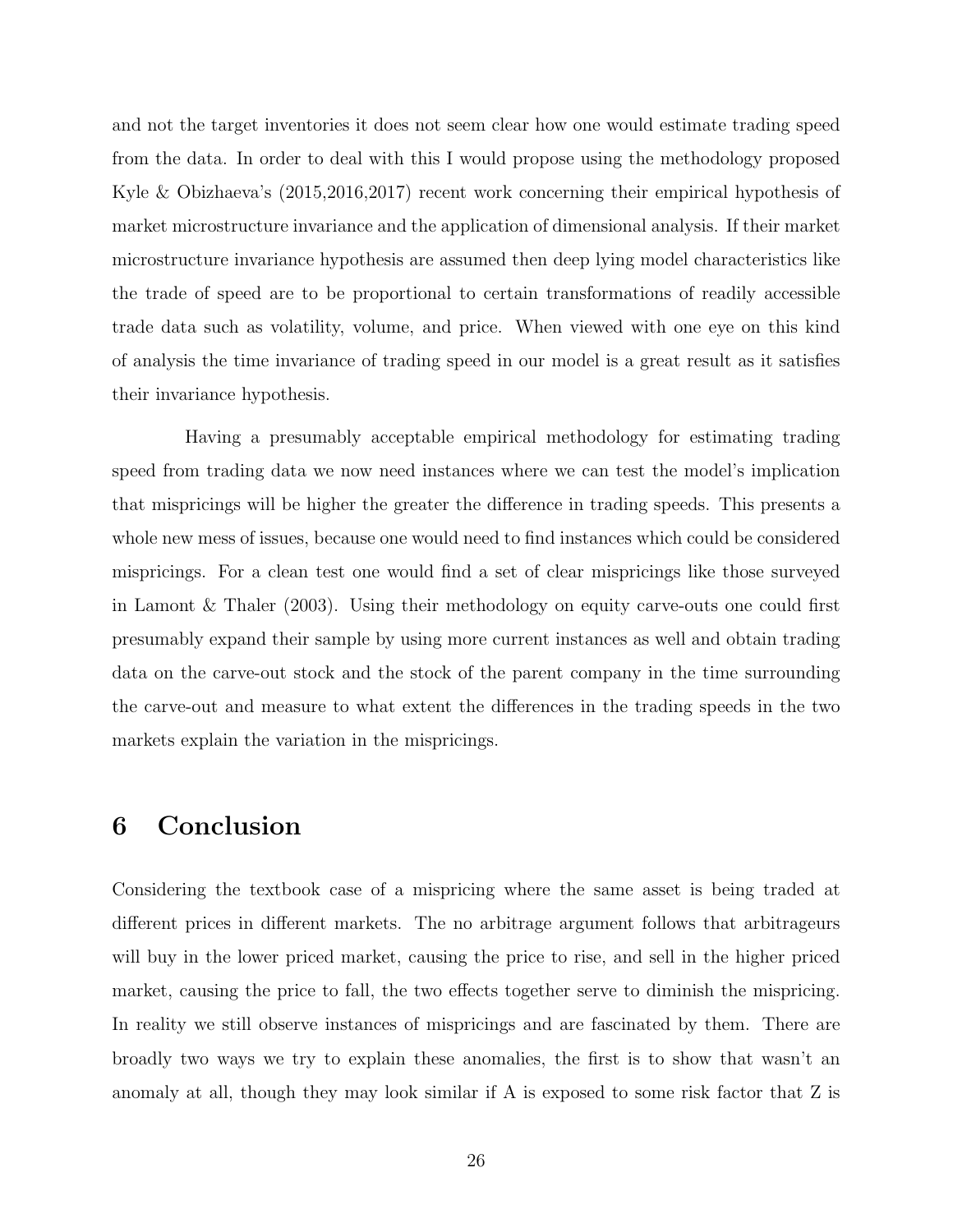not exposed to then the difference in price could just be reflective of that fact, so there's no need for the arbitrageur, and so when a mispricing arises it may continue to persist if the constraints on the arbitrageur are limiting enough. The spirit of this paper runs somewhere in between the two approaches instead of saying asset A isn't really the dame as asset Z we say that differences between the markets discourages arbitrage and in cases where the arbitrageur is constrained these differences add more bite to the constraints.